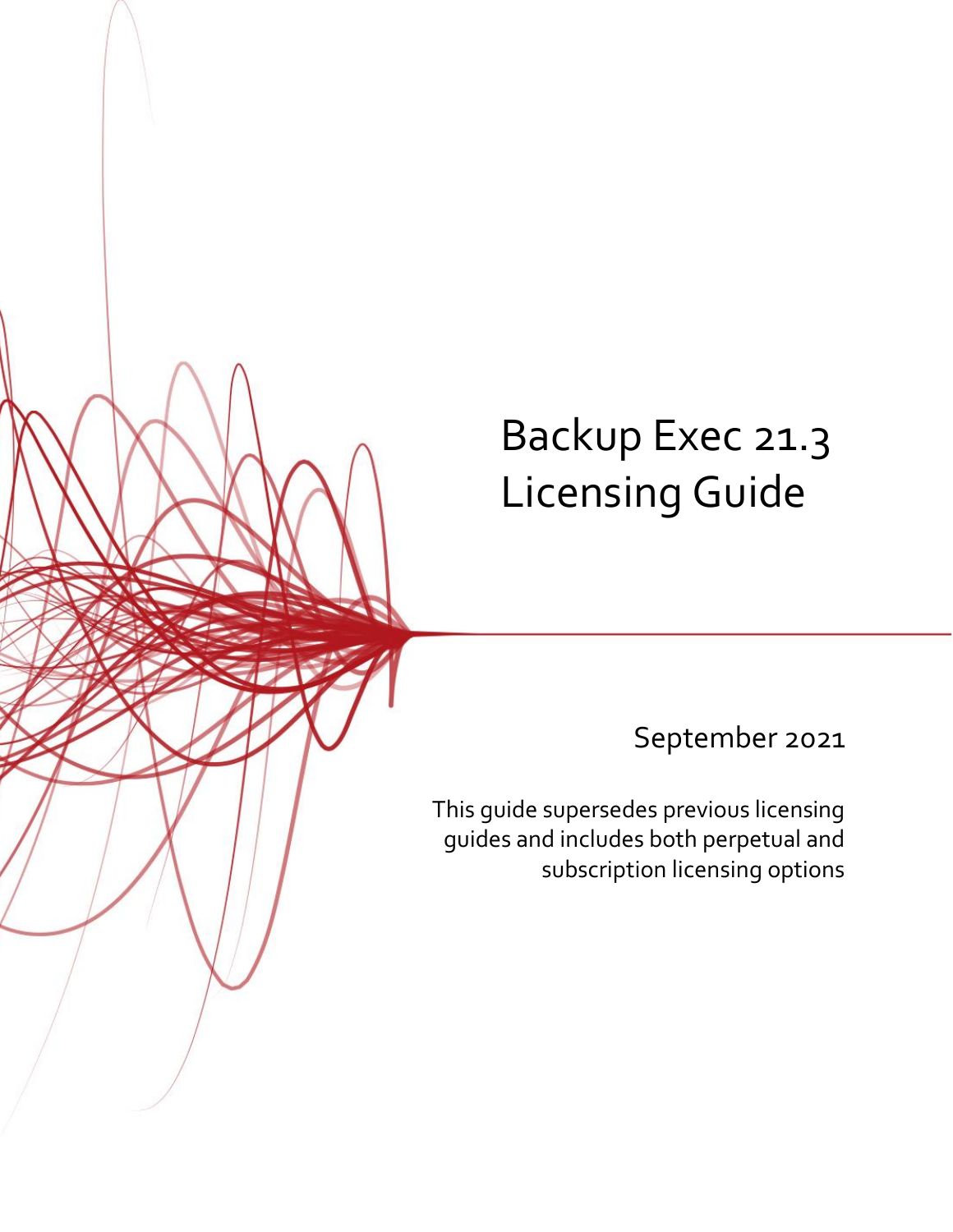



### Contents

| Basic Maintenance, Essential Support, Verified Support and Sustaining Support  12 |  |
|-----------------------------------------------------------------------------------|--|
|                                                                                   |  |
| Cross Grades for Active Basic Maintenance and Essential Support Customers13       |  |
|                                                                                   |  |
|                                                                                   |  |
|                                                                                   |  |
|                                                                                   |  |
|                                                                                   |  |
|                                                                                   |  |
|                                                                                   |  |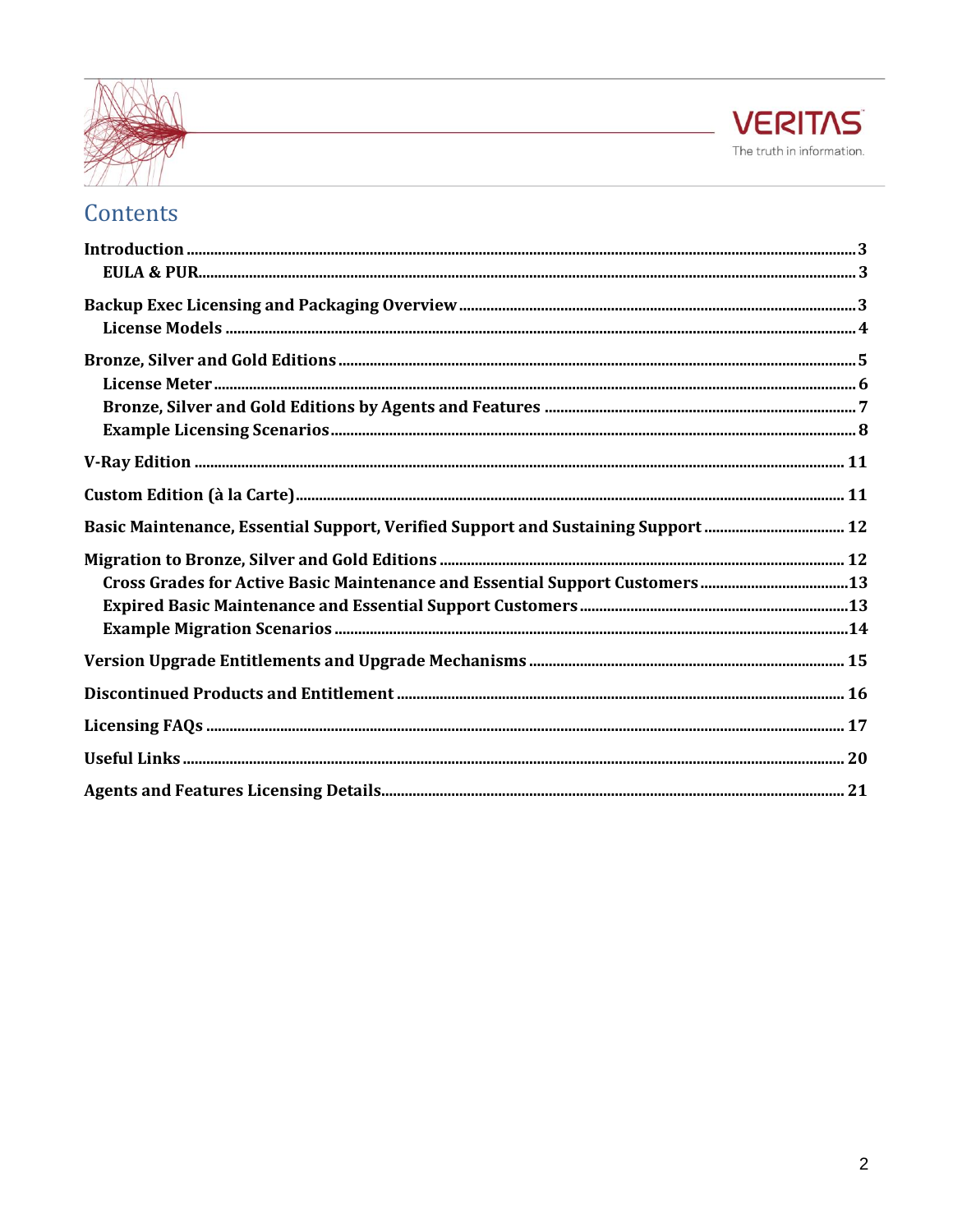



### <span id="page-2-0"></span>**Introduction**

The Veritas Backup Exec 21.3 Licensing Guide (Licensing Guide) is a reference document designed for use by Veritas partners and customers. The Licensing Guide describes licensing concepts and options available for Backup Exec 21.3 and provides details that can help guide the customer to purchase the appropriate Backup Exec license for the customer's specific environment. For any question or comments about this guide please contact your Veritas representative.

### <span id="page-2-1"></span>**EULA & PUR**

Please note that this Licensing Guide is to be used for reference purposes only. For details on the specific license rights provided under a particular Backup Exec product, refer to the applicable Backup Exec End User License Agreement (EULA) and Backup Exec Product Usage Rights (PUR), which are available on the company's website on th[e Product License Agreement](https://www.veritas.com/company/legal/license-agreements) page, under the Current Agreements tab, and under the Backup Exec section.

### <span id="page-2-2"></span>**Backup Exec Licensing and Packaging Overview**

Licensing for Backup Exec has been consolidated into three editions: Bronze, Silver and Gold, and each edition can be licensed on either a Perpetual or Subscription basis. However, Custom Edition (à la Carte) and V-Ray Editions are still available on a Perpetual basis for both new and renewing customers.

All existing Backup Exec customers using Custom Edition (à la Carte) and V-Ray Edition with active maintenance can access the features included in Backup Exec 21.3. These existing customers can also add to existing entitlements using their current model and continue to renew maintenance based on the edition in use. Customers with Custom Edition and V-Ray Edition can cross-grade to Bronze, Silver or Gold FETB Editions to take advantage of the greater usage flexibility, ease of maintaining a single license, and potential cost savings.

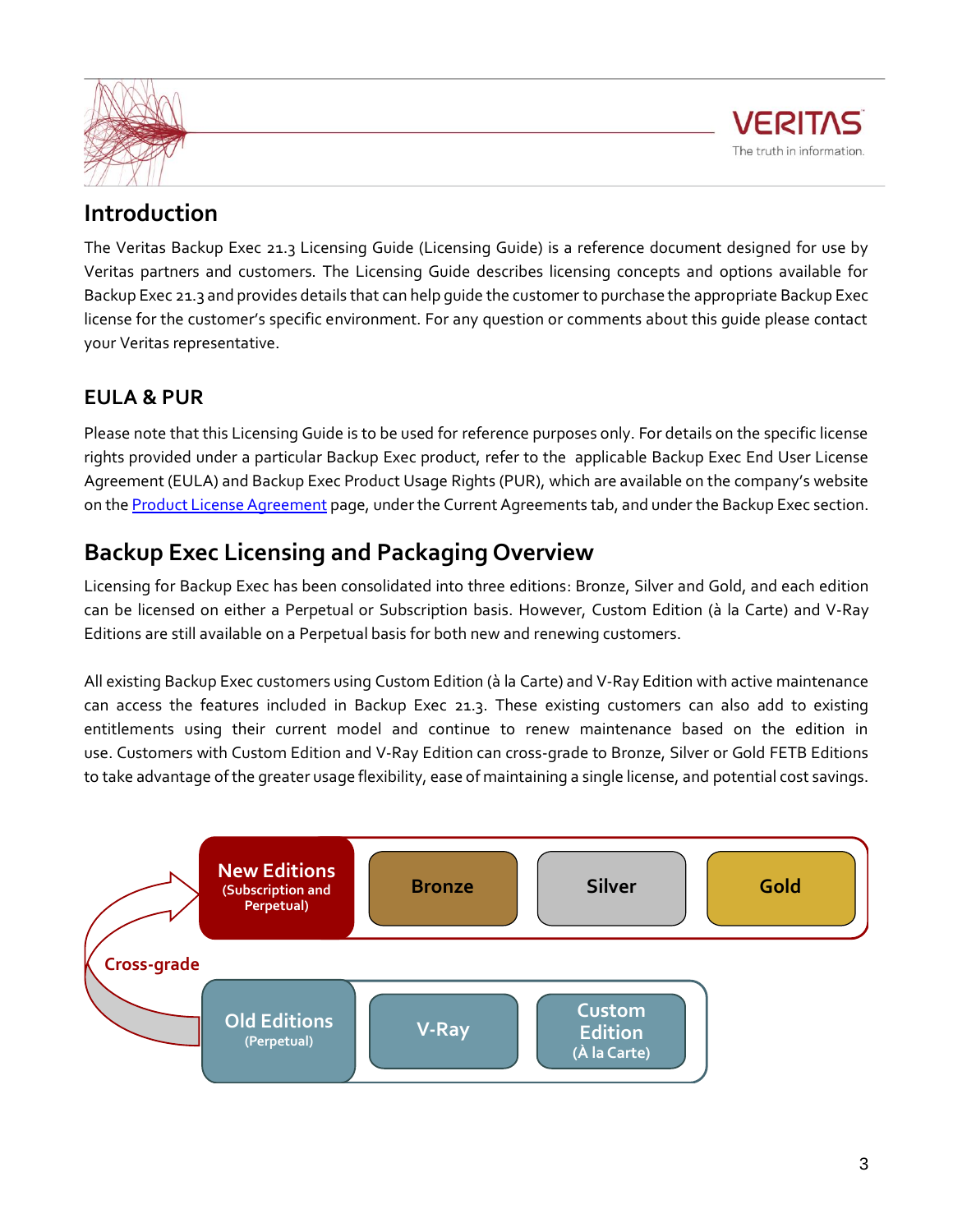



### <span id="page-3-0"></span>**License Models**

### **Perpetual License**

A perpetual license allows customers to use a specific version of a given software program on a perpetual basis with payment of a single license fee. With perpetual licensing, customers pay an upfront charge for the software license. As part of the initial software purchase, customers may purchase maintenance/support for their software licenses for a defined period. After the purchased maintenance/support period ends, customers may continue to use their perpetual software licenses, subject to the terms of the applicable license agreement. However, the customer's right to receive maintenance/support for their software licenses, including updates and upgrades to the software, expires along with their maintenance/support.

### **Term-Based Subscription License**

A term-based or subscription license allows customers to license the product during a specified period of time (either 12, 24 or 36 months); maintenance/support is included in the price of the subscription. During the term of the subscription, customers have the right to use the product, install product updates provided as part of maintenance/support, and receive technical support. Customers do not own the license, but they will have all the entitlements of ownership as long as they have an active subscription. At the end of the term, customers can renew the subscription to continue using the product.

Backup Exec alerts customers that their subscription is about to expire 60, 30 and 5 days prior to expiration. There is no "grace" period for subscription licenses. If the subscription is renewed prior to expiration, backups continue to run without interruption. If subscription is not renewed, customers lose the right to continue to use the product for backups, however, use of the software for the purpose of restoring previously backed up data is permitted, provided that the use is consistent with the terms of the original subscription.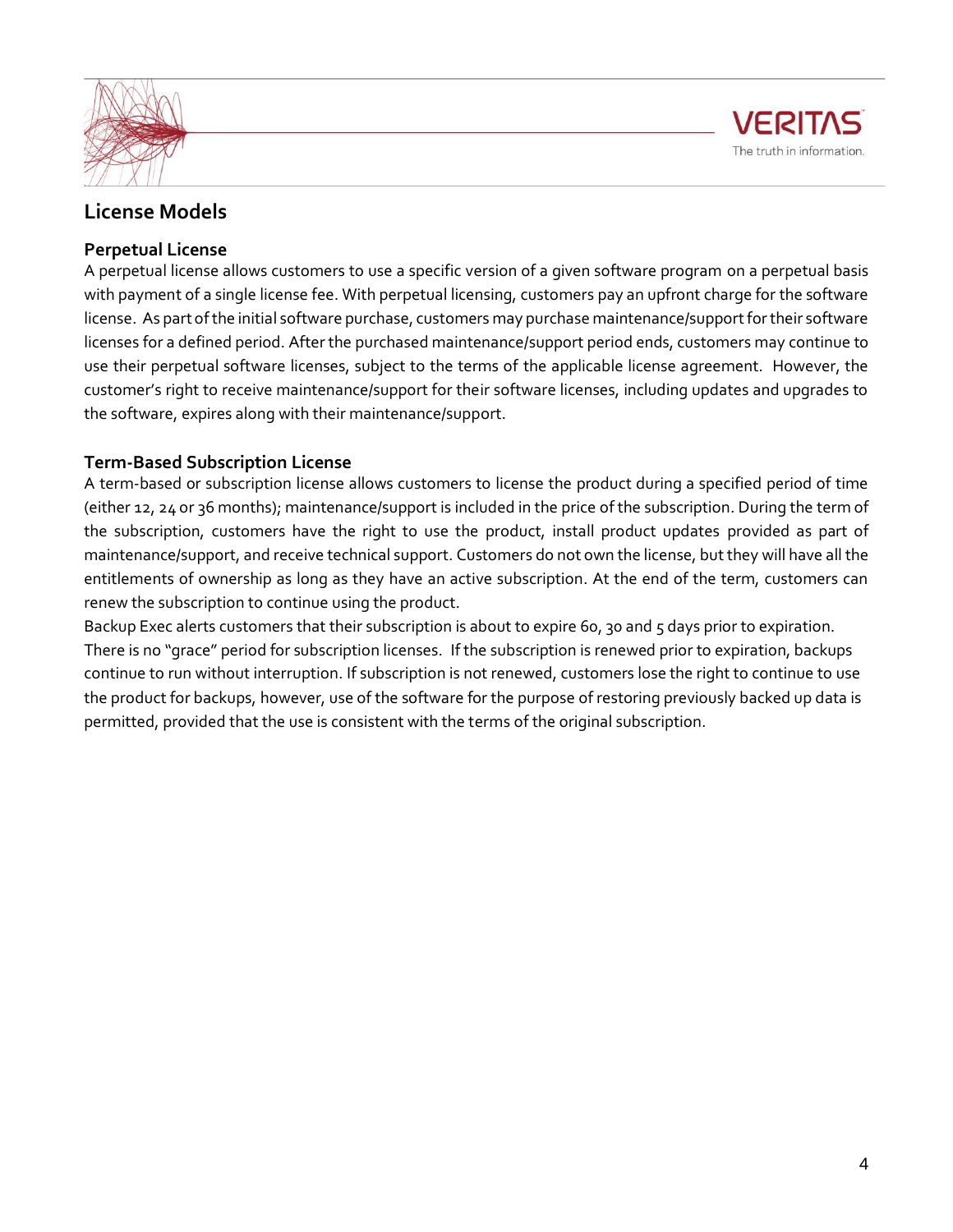



### <span id="page-4-0"></span>**Bronze, Silver and Gold Editions**

The Backup Exec Bronze, Silver and Gold Editions can be purchased by the [number of front-end terabytes \(FETB\)](https://www.veritas.com/support/en_US/article.100015943) or number of instances. Bronze, Silver and Gold Editions include unlimited deployment of the Backup Exec server, options and agents, as long as the number of front-end terabytes (FETB) of data being protected or number of servers protected does not exceed the number of front-end terabytes or instances specified by your license, with a minimum of 1TB license per Backup Exec server. You may purchase licenses for as many FETB or instances as you need based on the amount of data or servers that needs to be protected. Please note that the minimum purchase quantity is one (1) front-end terabyte or one bundle of ten (10) instances.



### **Bronze**

- Backup physical, virtual and cloud-hosted **Windows servers**
- · Deduplication to disk and cloud storage
- 24x7 technical support
- 1 standalone tape drive



- and cloud-hosted **Windows and Linux** servers
- · Deduplication to disk and cloud storage
- 24x7 technical support
- Up to 4 physical or virtual
- Protection and granular recovery of applications and databases

Gold

- · Backup physical, virtual and cloud-hosted **Windows and Linux** servers
- Deduplication to disk and cloud storage
- 24x7 technical support
- · Unlimited physical or virtual tape libraries
- Protection and granular recovery of applications and databases
- Central backup server management
- . NDMP and SAN shared storage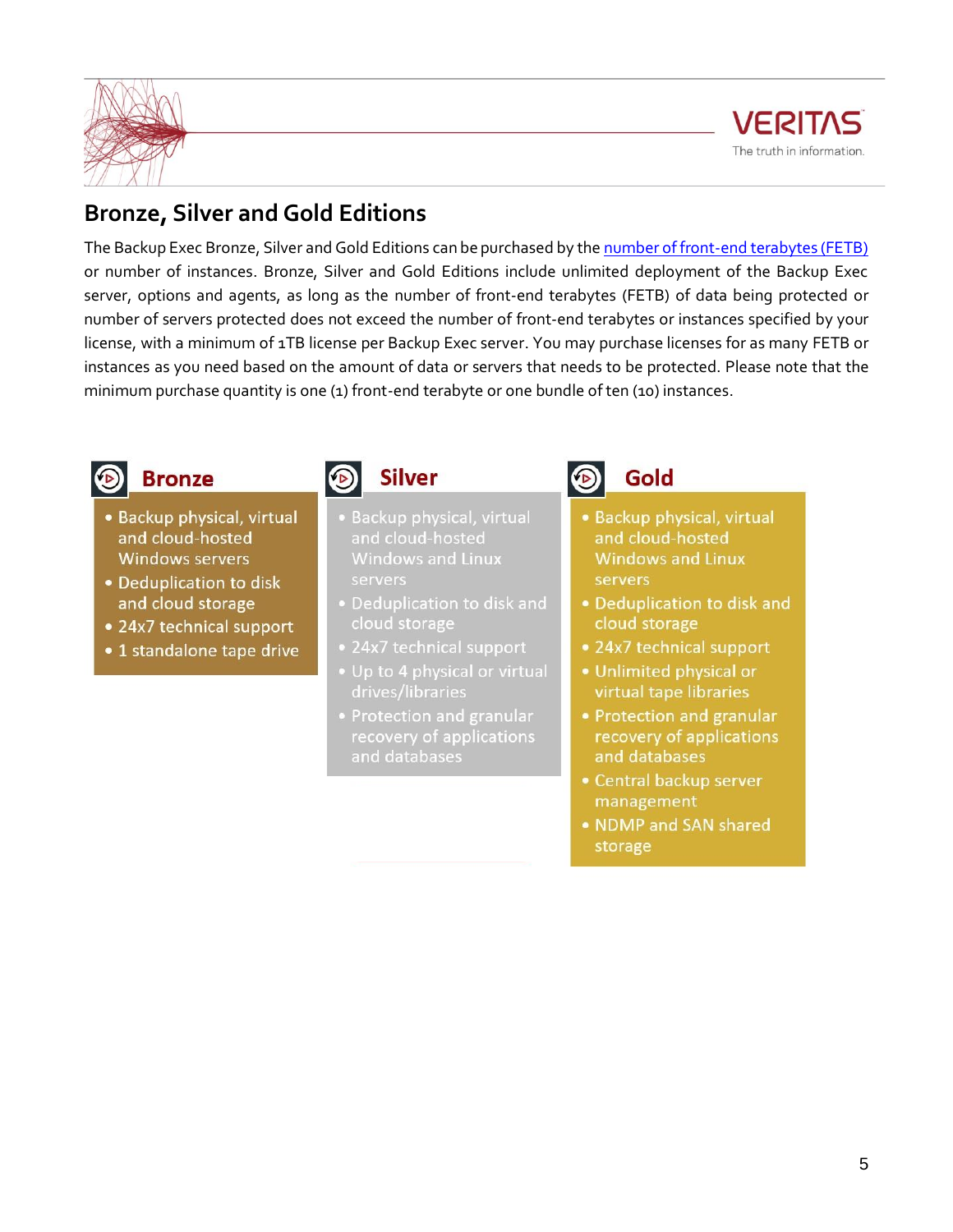



### <span id="page-5-0"></span>**License Meter**

### **Front-end terabytes (FETB) Meter**

Backup Exec allows you to purchase licenses for the total [number of front-end terabytes \(FETB\)](https://www.veritas.com/support/en_US/article.100015943) needed and allocate different capacity licensing to different Backup Exec servers, including those on different sites.

For example, you can purchase a license for 12 FETB and distribute or allocate across multiple servers, such as 4 TB to Server A and 3 TB each to Servers B and C and 2 TB to Server D. In this example there would be 12 TB available and 12 TB allocated among 4 servers. To add capacity to any of these servers, the new license must be the same Bronze/Silver/Gold edition as the existing license. In this example if 2 more TB were purchased, there would be 14 TB available and 12 TB allocated. Servers with allocated licensing do not have to be centrally managed.

When licensed capacity is exceeded, Backup Exec will notify users that there are 30-days remaining to license more capacity. When the countdown expires, backup jobs will fail, restores are still allowed. Up to three "test" backups can be removed from the capacity usage calculation every 30 days. Backups removed from the capacity usage calculation can still be restored. Both Smart Meter in the Licensing Portal [\(VEMS\)](https://www.veritas.com/support) and the Backup Exec Console Home Page display allocated licensed capacity and capacity usage information.

### **Instance Meter**

Backup Exec also allows you to purchase licenses based on the number of instances that you want to protect. When licensed on instance basis, you must purchase instances in groups of 10. An instance is defined as a single compute instance, such as a virtual machine in a cloud computing environment or a physical host in the datacenter. Each of the following requires an Instance license: (i) Microsoft Windows Server host with Hyper-V Role; (ii) VMware vCenter Virtual Appliance or Windows. Each node in a Windows cluster when you are protecting volumes, system state, is considered as a separate Instance.

Licenses on instance basis can be allocated across multiple Backup Exec Servers with a minimum of 1 instance per Backup Exec Server. Bronze, Silver or Gold Instance Edition cannot be combined with Custom Edition (à la Carte), V-Ray Edition, Bronze, Silver or Gold FETB Edition, and cannot be mixed perpetual and subscription.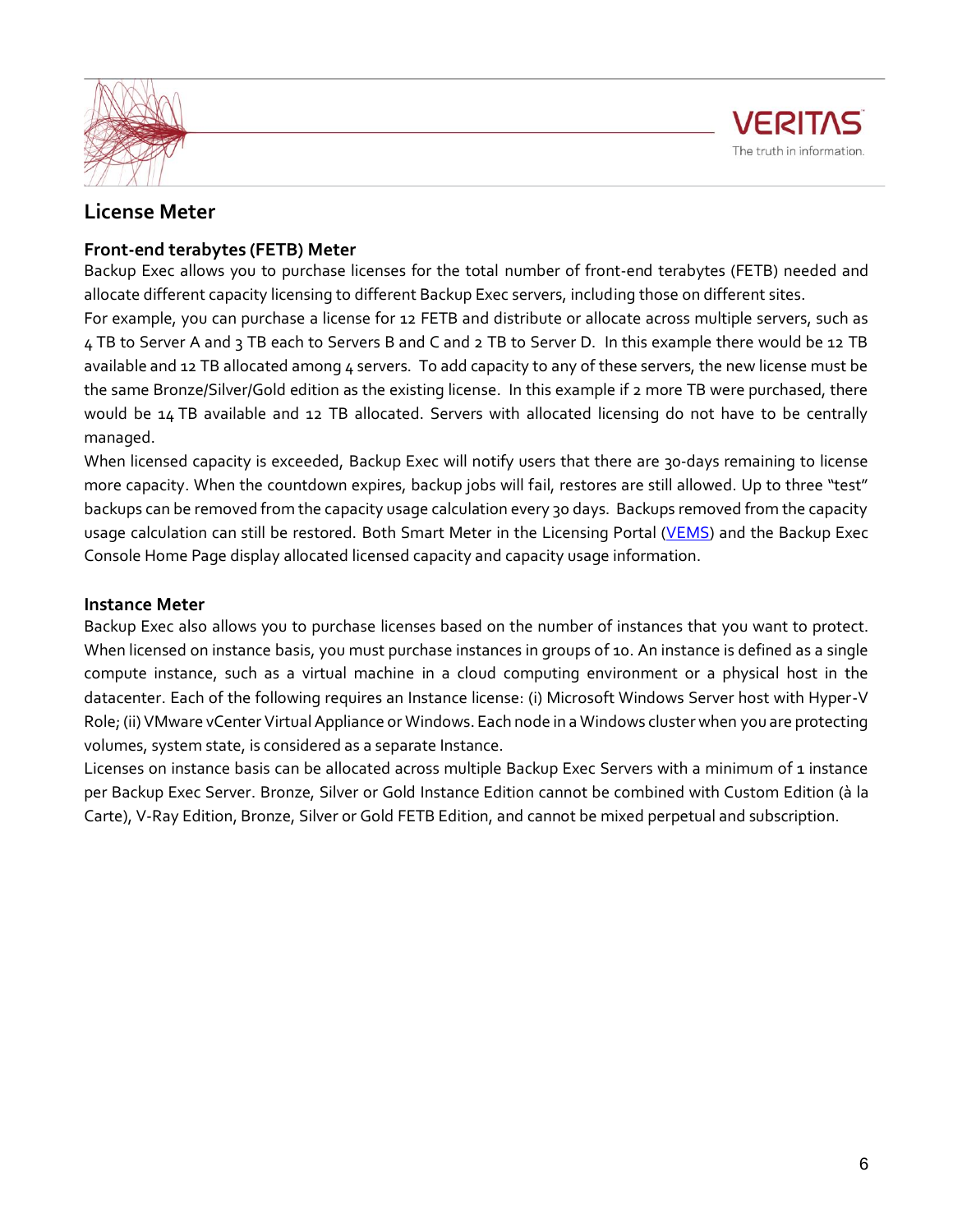



### <span id="page-6-0"></span>**Bronze, Silver and Gold Editions by Agents and Features**

| Edition                                  | <b>Bronze Edition</b>      | <b>Silver Edition</b>                      | <b>Gold Edition</b>                     |
|------------------------------------------|----------------------------|--------------------------------------------|-----------------------------------------|
| <b>License Meter</b>                     | <b>FETB</b> or Instance    | FETB or Instance                           | <b>FETB</b> or Instance                 |
| Backup Exec Server                       |                            |                                            |                                         |
| Agent for Windows                        |                            |                                            |                                         |
| Agent for VMware & Hyper-V               |                            |                                            |                                         |
| <b>Deduplication Option</b>              |                            |                                            |                                         |
| Agent for Applications and Databases     |                            |                                            |                                         |
| Agent for Linux and Unix                 |                            |                                            |                                         |
| Library Expansion Option (LEO)           | 1 standalone tape<br>drive | Up to 4 physical or<br>virtual tape drives | Unlimited physical<br>and virtual drive |
| Agent for Remote Media for Linux Servers |                            |                                            |                                         |
| VTL Unlimited Drive Option (VUDO)        |                            |                                            |                                         |
| <b>Enterprise Server Option</b>          |                            |                                            |                                         |
| <b>NDMP Option</b>                       |                            |                                            |                                         |

- Individual features (agents and options) cannot be added to Bronze, Silver or Gold Editions.
- Each agent and option in Custom Edition require a separate license.
- If Backup Exec Servers are being installed in multiple server locations, all locations must have the same Edition to share one FETB or instance entitlement.
- Silver Edition supports a total of 4 drives that can be any combination of standalone tape drives, in physical robotic libraries and in virtual tape libraries (VTL).
- VMware ESXi host and Microsoft Hyper-V Server (without Windows) does not require an instance license.
- Microsoft Windows Server host with Hyper-V Role does require an instance license.
- VMware vCenter Virtual Appliance or Windows would require an instance license if protected.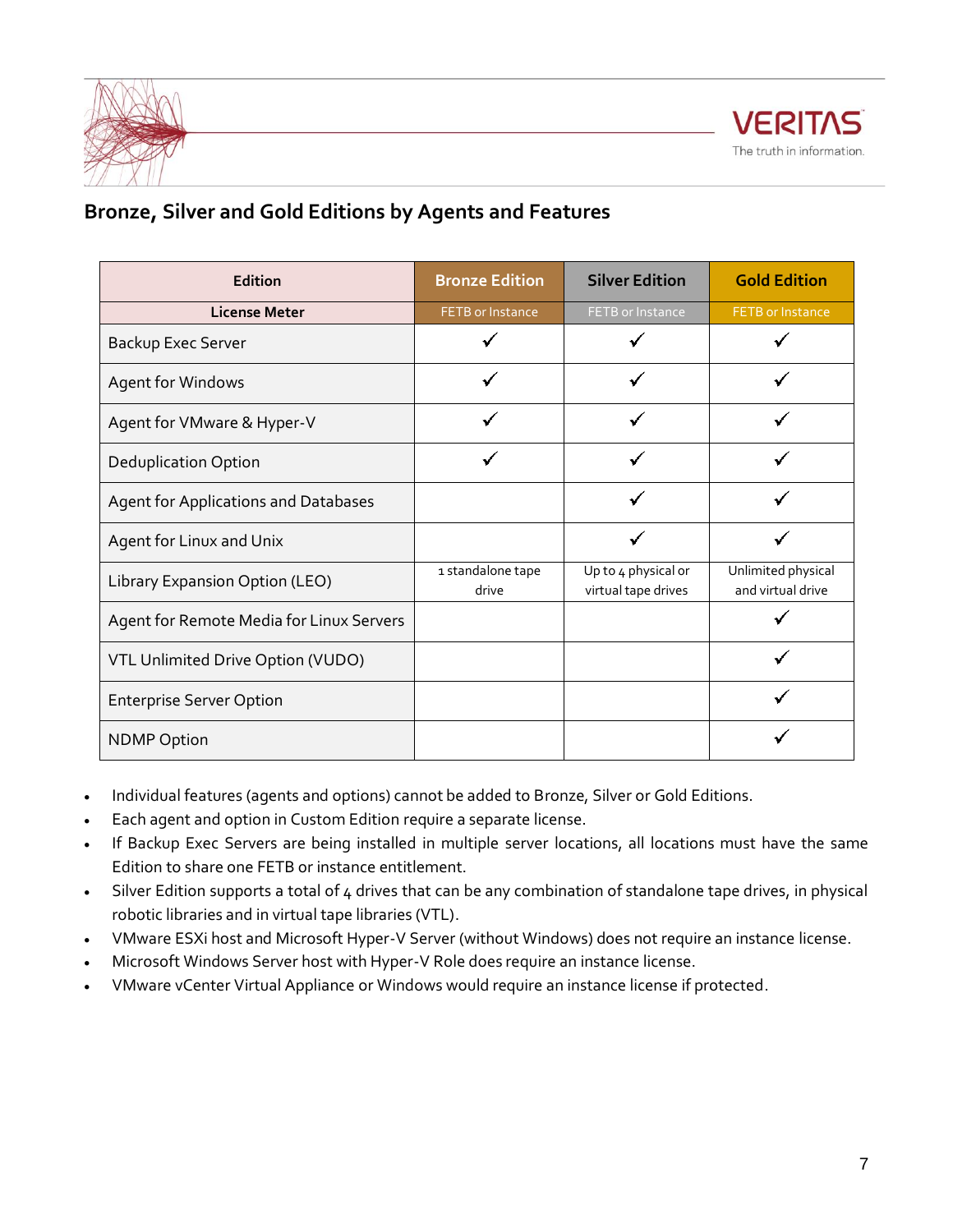



### <span id="page-7-0"></span>**Example Licensing Scenarios**

### Example A

| <b>Customer environment and needs</b>                                                                                                           | <b>Customer purchase option - FETB Example</b>         |
|-------------------------------------------------------------------------------------------------------------------------------------------------|--------------------------------------------------------|
| • 3 TBs of data (this includes data growth)<br>• Windows file server environment only, no applications or<br>databases<br>• Needs deduplication | • 3 FETB of Backup Exec Bronze, Silver or Gold Edition |
|                                                                                                                                                 |                                                        |

### Example B

| <b>Customer environment and needs</b>                                                                                      | <b>Customer purchase option - FETB Example</b>          |
|----------------------------------------------------------------------------------------------------------------------------|---------------------------------------------------------|
| • 10 TBs of data (this includes data growth)<br>Windows and Linux environment<br>• SQL and Exchange<br>Needs deduplication | • 10 FETB of Backup Exec Silver Edition or Gold Edition |

### Example C: *Optimized duplication scenario*

| <b>Customer environment and needs</b>                                                                       | <b>Customer purchase option - FETB Example</b> |
|-------------------------------------------------------------------------------------------------------------|------------------------------------------------|
| • 7 TBs of data (this includes data growth)<br>• Centralized Management<br>• Duplicate data to cold DR site | • 7 FETB of Backup Exec Gold Edition           |

### Example D: *Private cloud scenario*

| Customer environment and needs                                                                                   | <b>Customer purchase option - FETB Example</b>      |
|------------------------------------------------------------------------------------------------------------------|-----------------------------------------------------|
| • 2 TBs of data (this includes data growth)<br>• Duplicate data to cold DR site hosted by a local<br>ISP/partner | • 2 FETB Backup Exec Bronze, Silver or Gold Edition |

### Example E:

| <b>Customer environment and needs</b>                                                                                                                                                                     | Customer purchase option - FETB or Instance Example                                                                                                              |
|-----------------------------------------------------------------------------------------------------------------------------------------------------------------------------------------------------------|------------------------------------------------------------------------------------------------------------------------------------------------------------------|
| • 40 TB of data (this includes data growth)<br>• 6 Windows physical machines running SQL and<br><b>SharePoint</b><br>• 3 ESXi hosts, dual processors, 36 virtual machines<br>• 1 autoloader with 2 drives | • Silver or Gold (FETB or Instance)<br>o If FETB $-$ 40 FETB<br>o If Instance - 5 Bundles of 10 instances to protect 42<br>servers (do not count the ESXi hosts) |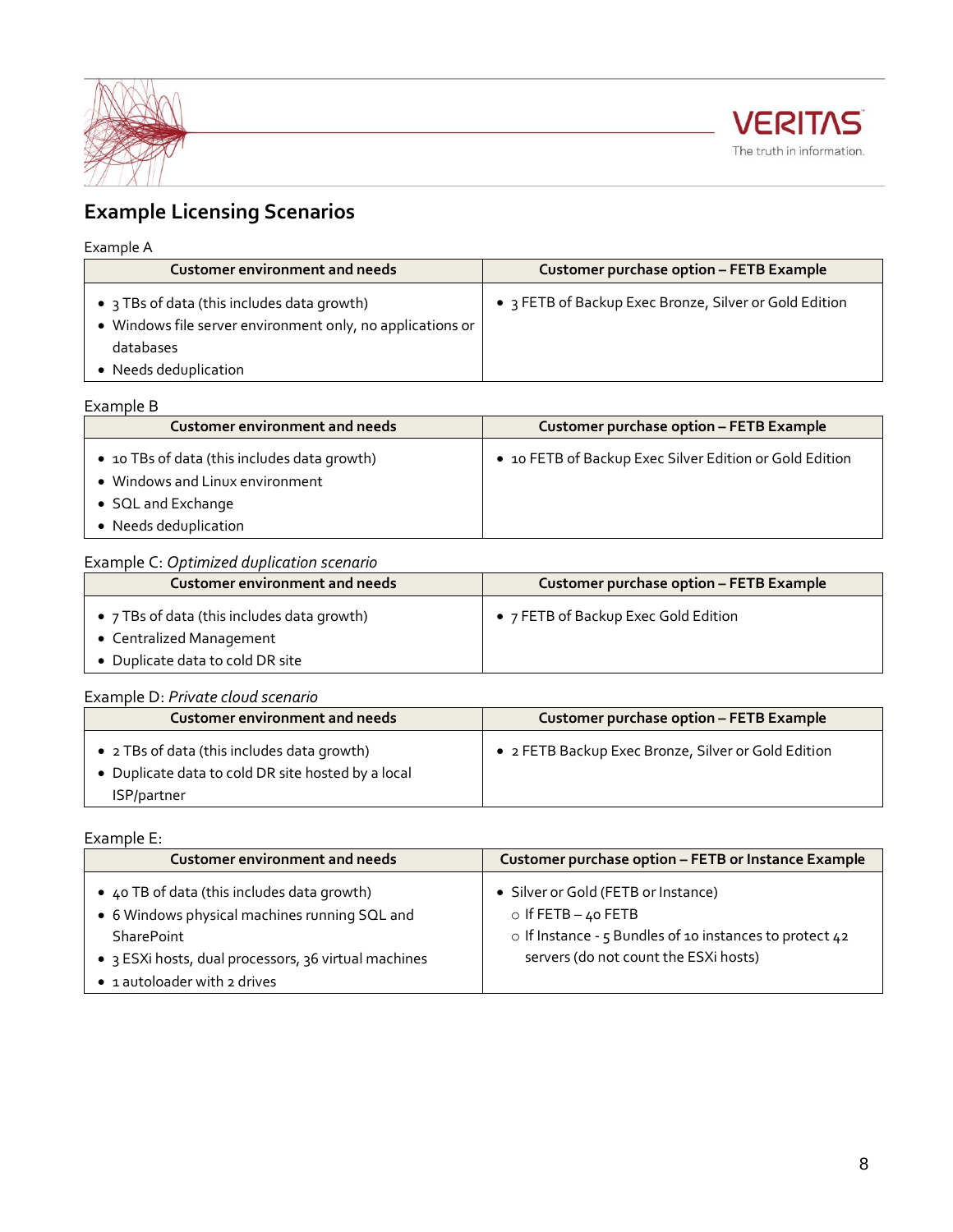

#### Example F: *Host based VM backup (VMWare and Hyper-V)*

| <b>Customer environment and needs</b>                                                                                                                                                                                                        | <b>Customer purchase option - Instance Example</b>                                                                                                                                                                                                                                    |
|----------------------------------------------------------------------------------------------------------------------------------------------------------------------------------------------------------------------------------------------|---------------------------------------------------------------------------------------------------------------------------------------------------------------------------------------------------------------------------------------------------------------------------------------|
| • VMware cluster 3 ESX servers protecting 50 VM(s)<br>• Hyper-V cluster 4 nodes protecting 30 VM(s), volumes,<br>system state<br>• 4 File Server protecting volumes, system state<br>• 1 Backup Exec Server protecting volumes, system state | • 9 Bundles of 10 instances Backup Exec Bronze, Silver or<br>Gold Edition to protect 89 instances<br>o Each of the 4 nodes in the Hyper-V cluster is considered<br>as a separate instance when protecting volumes,<br>system state.<br>o ESX server is not considered as an instance. |

Each virtual machine (VM) being backed up is considered as one instance. VM will not be counted twice if it is being backed up separately using Agent for Windows too. A VM may be counted twice during the instance usage calculations in certain scenarios as listed below:

- 1. When a virtual machine does not have integration services/VMware tools installed and is protected using Non-GRT VM based backup and agent-based backup.
- 2.When a virtual machine is powered off and is protected using Non-GRT VM based backup and subsequently backed up using agent-based backup (after powering on the VM).

### Example G: *Physical/Standalone Server Backup*

| <b>Customer environment and needs</b>                                                                                                                                                                                                                                                             | <b>Customer purchase option - Instance Example</b>                              |
|---------------------------------------------------------------------------------------------------------------------------------------------------------------------------------------------------------------------------------------------------------------------------------------------------|---------------------------------------------------------------------------------|
| • 2 SQL server protecting volumes, system state and SQL<br>databases<br>• 1 Exchange server protecting volumes, system state and<br>Exchange databases<br>• 1 Active Directory server protecting volumes, system<br>state                                                                         | • 1 Bundle of 10 instances Backup Exec Gold Instance to<br>protect 10 instances |
| • 1 Oracle server protecting Oracle databases<br>• 2 Linux, Solaris, AIX server protecting volumes vol1, vol2,<br>etc.<br>• 1 NDMP server protecting volumes vol1, vol2, etc.<br>• 1 NAS server protecting share1, share 2, etc.<br>• 1 Backup Exec server protecting volumes and system<br>state |                                                                                 |

#### Example H: Distributed applications backup (SharePoint)

| <b>Customer environment and needs</b>                                                                                                                                                                                                                                  | <b>Customer purchase option - Instance Example</b>                                                                                                                                                                                                                                                                               |
|------------------------------------------------------------------------------------------------------------------------------------------------------------------------------------------------------------------------------------------------------------------------|----------------------------------------------------------------------------------------------------------------------------------------------------------------------------------------------------------------------------------------------------------------------------------------------------------------------------------|
| • SharePoint Farm: 2 Front End server and 1 SQL server<br>protecting entire SharePoint Farm<br>• Active directory server protecting volumes, System state<br>• File Server protecting volumes, system state<br>• 1 Backup Exec Server protecting volumes, system state | • 1 Bundle of 10 instances Backup Exec Silver Edition to<br>protect 6 instances<br>o Each server that is part of the SharePoint Farm and<br>being backed up is considered as one instance.<br>o If you protect these servers separately (volumes,<br>system state etc.), they will NOT be considered as<br>additional instances. |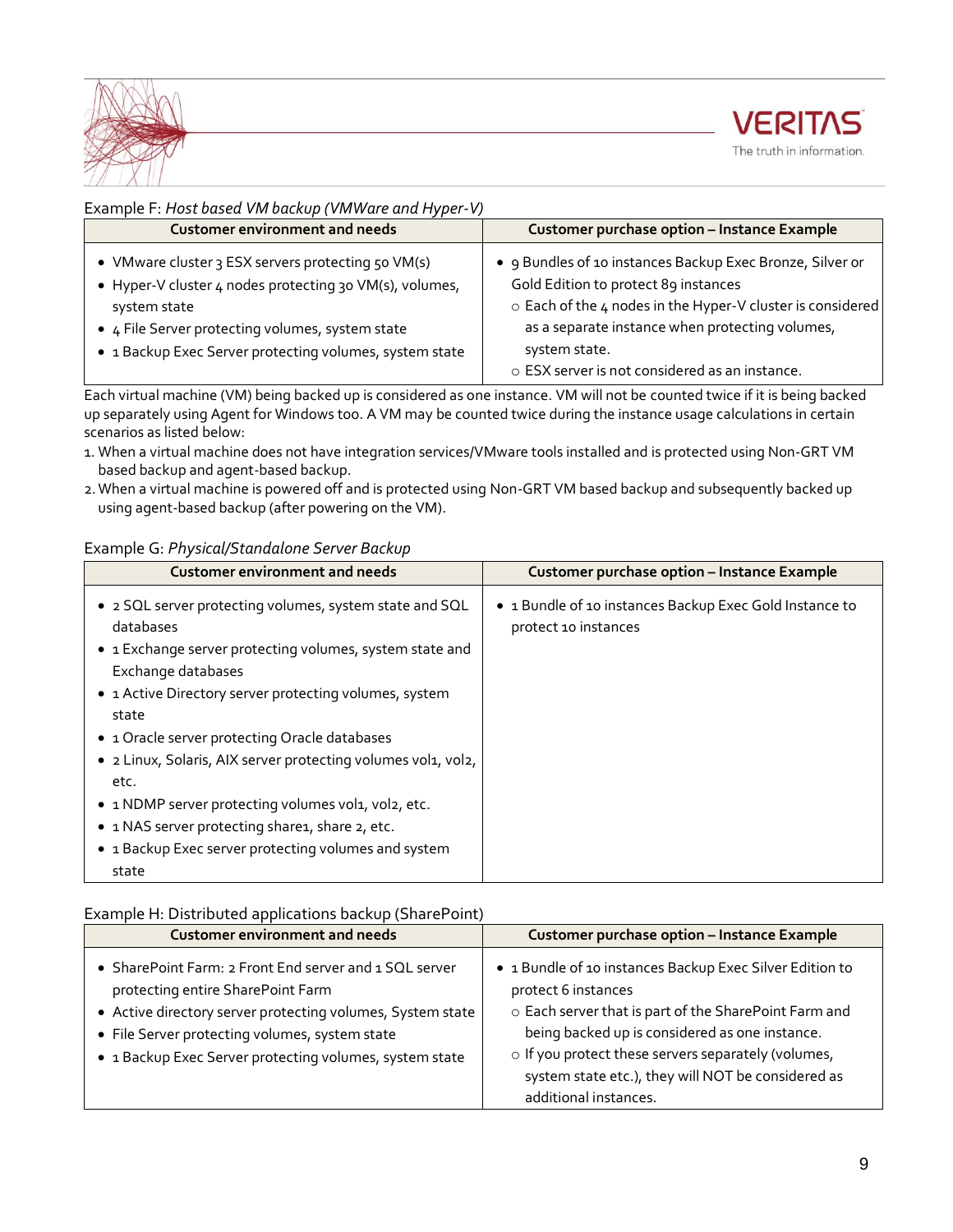



| Example G: Distributed applications backup example (Enterprise Vault)                                                                                                                                                                                                                                                                                    |                                                                                                                                                                                                                                                                                                                                |
|----------------------------------------------------------------------------------------------------------------------------------------------------------------------------------------------------------------------------------------------------------------------------------------------------------------------------------------------------------|--------------------------------------------------------------------------------------------------------------------------------------------------------------------------------------------------------------------------------------------------------------------------------------------------------------------------------|
| <b>Customer environment and needs</b>                                                                                                                                                                                                                                                                                                                    | <b>Customer purchase option - Instance Example</b>                                                                                                                                                                                                                                                                             |
| • Enterprise Vault: 1 EV server, 1 server with partitions on<br>local filesystem, 1 server with partitions on CIFS shares<br>and 1 SQL server protecting all resources<br>• 1 Active directory server protecting volumes, system<br>state<br>• 1 File Server protecting volumes, system state<br>• 1 Backup Exec Server protecting volumes, system state | • 1 Bundle of 10 instances Backup Exec Silver Edition to<br>protect 7 instances<br>o Each server that is part of the EV deployment and being<br>backed up is considered as one instance.<br>o If you protect these servers separately (volumes,<br>system state etc.), they will NOT be considered as<br>additional instances. |

### Example I: *Backup of applications in a clustering solution*

| Customer environment and needs                                                                                                                                                                                                                                                                                                                                                                                                                                                 | <b>Customer purchase option - Instance Example</b>                                                                                                                                                                                                                                                                       |
|--------------------------------------------------------------------------------------------------------------------------------------------------------------------------------------------------------------------------------------------------------------------------------------------------------------------------------------------------------------------------------------------------------------------------------------------------------------------------------|--------------------------------------------------------------------------------------------------------------------------------------------------------------------------------------------------------------------------------------------------------------------------------------------------------------------------|
| • 3 Exchange DAG - 3 nodes protecting databases<br>• $4$ SQL AG – $4$ nodes protecting databases<br>• 2 Oracle RAC - 2 nodes protecting databases<br>• 3 Standalone Windows File Server protecting volumes,<br>system state<br>• 2 Clustered File Server - 2 nodes protecting volumes<br>• 3 Active Directory server protecting volumes and system<br>state<br>• 1 NAS server protecting Share1, Share 2 etc.<br>• 1 Backup Exec server protecting volumes and system<br>state | • 2 Packs of 10 instances Backup Exec Silver Instance to<br>protect 19 Instances<br>$\circ$ Each node in a cluster is considered as one instance<br>o If you protect the cluster nodes separately besides the<br>applications (e.g. volumes, system state etc.), they will<br>NOT be considered as additional instances. |

### Example J: Cloud File shares backup

<span id="page-9-0"></span>

| <b>Customer environment and needs</b>                                                                                                                                                                                                        | <b>Customer purchase option - Instance Example</b>                                                                                                                                        |  |  |
|----------------------------------------------------------------------------------------------------------------------------------------------------------------------------------------------------------------------------------------------|-------------------------------------------------------------------------------------------------------------------------------------------------------------------------------------------|--|--|
| • Azure File Share protecting 2 shares with two different<br>storage accounts<br>• 1 Active directory server protecting volumes, System<br>state<br>• AWS FSx protecting 3 shares<br>• 1 Backup Exec Server protecting volumes, system state | • 1 Bundle of 10 instances Backup Exec Silver Edition to<br>protect 7 instances<br>o Each cloud share added as a File Server with a unique<br>DNS name will be considered as one instance |  |  |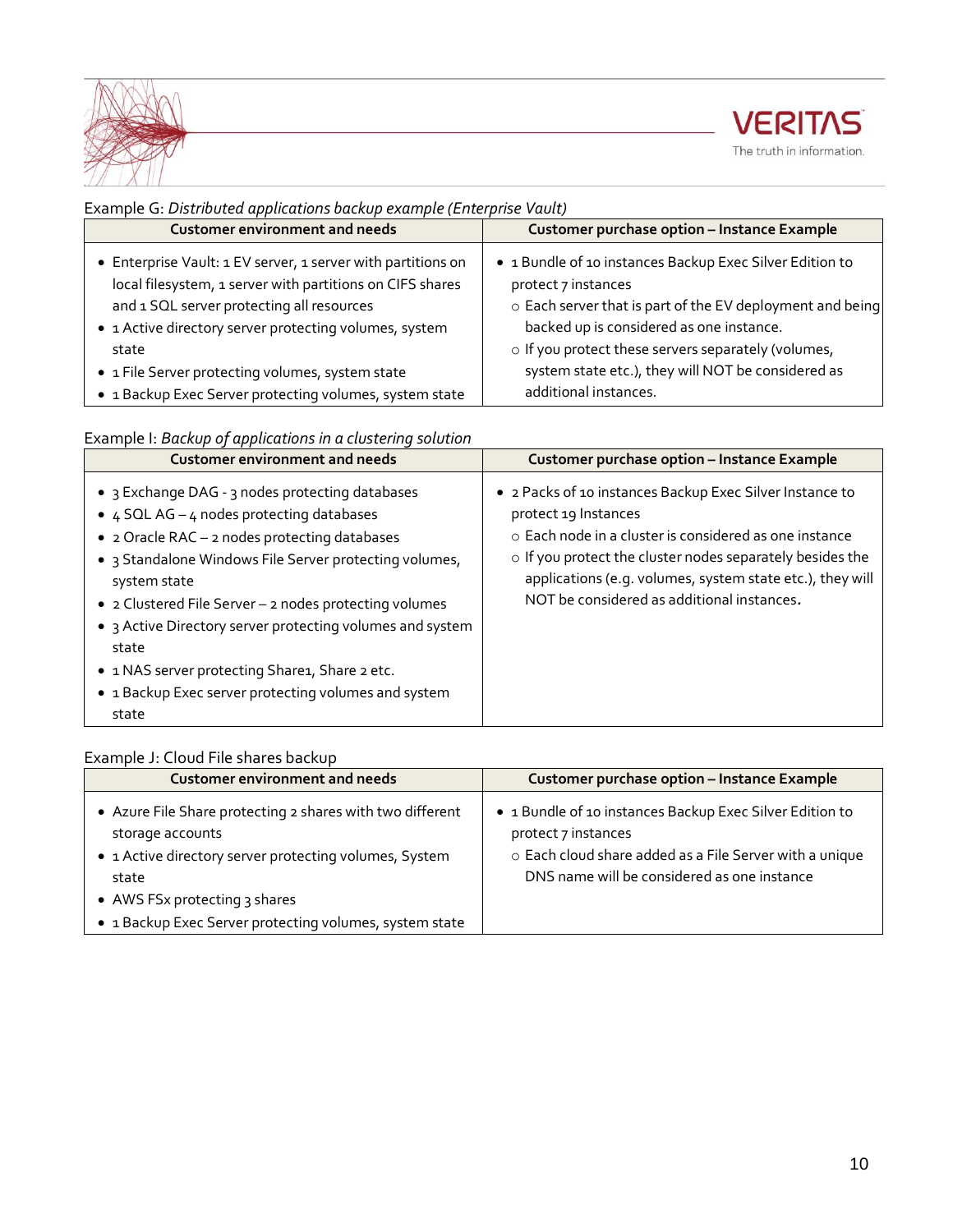



### **V-Ray Edition**

V-Ray Edition protects virtual environments only. V-Ray licenses are sold per CPU socket of the hypervisor host and allow you to protect all the guests and supported applications and databases running on that hypervisor. V-Ray Edition is available as perpetual. V-Ray Edition can be mixed with select Custom Edition (a la Carte) licenses to add on features that are not included in the V-Ray Edition and to extend protection to physical environments.

|                                      | <b>V-Ray Edition</b> |
|--------------------------------------|----------------------|
| <b>License Meter</b>                 | <b>Per CPU</b>       |
| Backup Exec Server                   |                      |
| Agent for Windows                    | Unlimited*           |
| Agent for VMware & Hyper-V           | Unlimited*           |
| Agent for Linux and Unix             | Unlimited*           |
| Agent for Applications and Databases | Unlimited*           |
| <b>Deduplication Option</b>          |                      |

- Unlimited\*: Includes unlimited agent deployment. Restricted only for use in VMware & Hyper-V Virtual Machines running on the licensed host.
- To fully protect a VMware or Hyper-V cluster, a V-Ray Edition license is required for each socket of each node of the cluster.
- Customer is required to purchase the appropriate agents and options from Custom Edition (à la Carte) to protect any physical systems other than the local physical backup server.

### <span id="page-10-0"></span>**Custom Edition (à la Carte)**

The Custom Edition allows you to purchase Backup Exec by individual options and agents to meet your backup needs. Specific agents and features are licensed as separately priced items selected from a menu (à la Carte). Each agent or feature in Custom Edition must be licensed for specific use per server.

|                                             | <b>Custom Edition</b>    |
|---------------------------------------------|--------------------------|
| <b>License Meter</b>                        | <b>Option/Agent</b>      |
| Backup Exec Server                          |                          |
| Agent for Windows                           |                          |
| Agent for VMware & Hyper-V                  |                          |
| Agent for Linux and Unix                    |                          |
| <b>Agent for Applications and Databases</b> |                          |
| Agent for Remote Media for Linux Servers    |                          |
| Deduplication Option                        |                          |
| Library Expansion Option (LEO)              | Library Expansion        |
| VTL Unlimited Drive Option (VUDO)           | Virtual Unlimited Drives |
| <b>Enterprise Server Option</b>             |                          |
| <b>NDMP Option</b>                          |                          |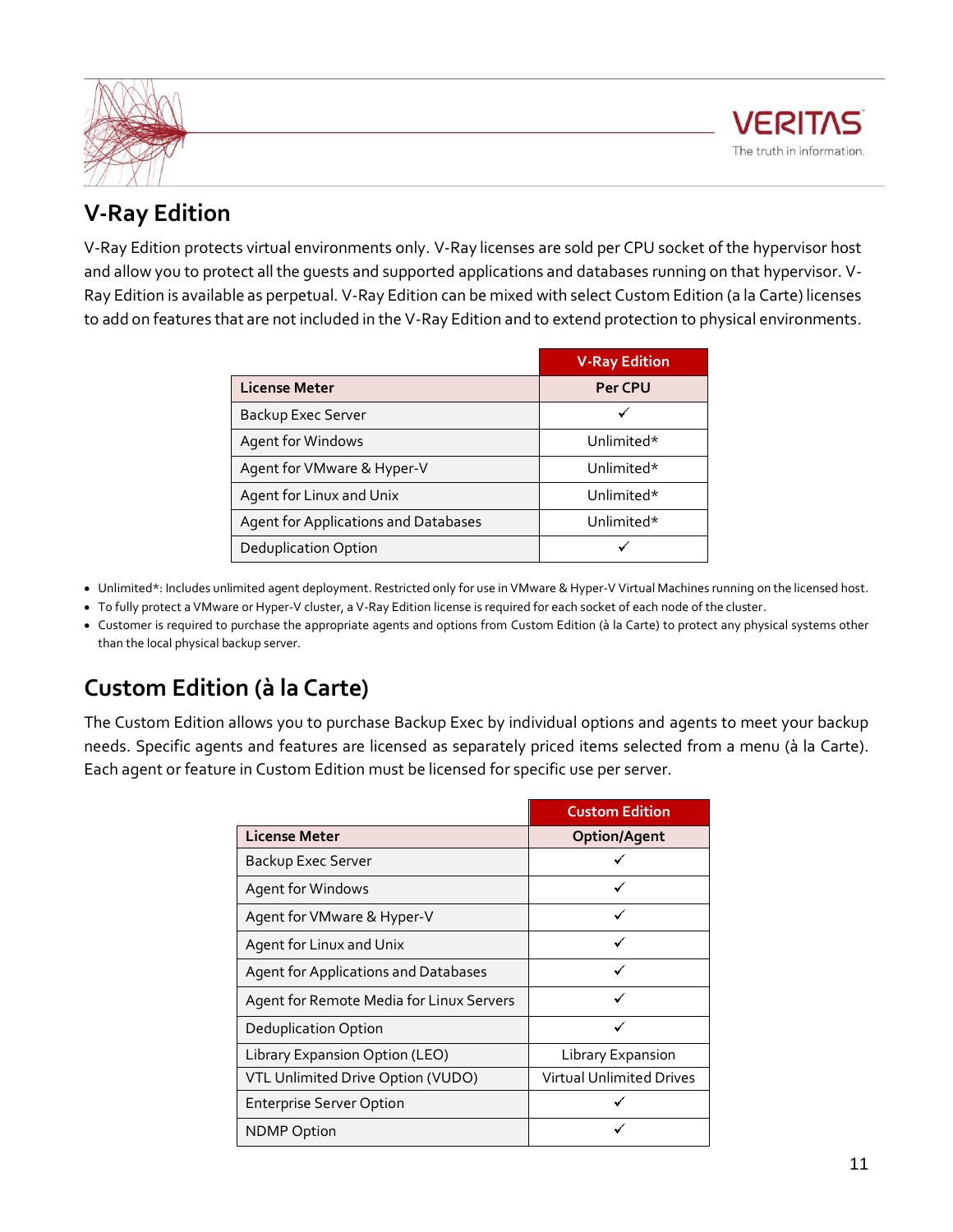



## <span id="page-11-0"></span>**Basic Maintenance, Essential Support, Verified Support and Sustaining Support**

Basic Maintenance and Essential Support entitle customers to patches and upgrades to Backup Exec that are released during the term of the basic maintenance and essential support agreement. **Please note that Basic Maintenance is only available in India, Korea and Japan.** Basic maintenance and Essential support can be purchased in 1, 2 and 3 year increments. An active maintenance agreement is required to access Backup Exec updates in the download cente[r www.veritas.com/support.](http://www.veritas.com/support)

Verified Support is a 24x7 support offering that allows customers to dial into a dedicated toll-free number and be routed to a United States of America (U.S.) Citizen Technical Support Engineer (TSE) located in the U.S. Please note that Verified Support is only available in the United States. For more information see the Veritas Verified Support a[t https://www.veritas.com/content/support/en\\_US/contact-us/veritas-verified-support.](https://www.veritas.com/content/support/en_US/contact-us/veritas-verified-support)

Sustaining Support (SS) entitles the customer to receive technical support for typically up to 2 additional years after the Primary Support Phase ends. You must purchase Sustaining Software Support in addition to Essential Support (or, in certain regions, Basic Maintenance) to continue receiving support on the legacy software version. Sustaining Support extends a customer's eligibility to receive support for a software version that has reached the end of the Primary Support date but has not yet reached its End of Support Life date. Once the software has reached the end of Primary Support, customers will only receive technical support if a customer upgrades the product to a supported version or purchases Sustaining Support in addition to their Essential Support subscription (or Basic Maintenance, as applicable). The final date for the Sustaining Phase will be posted online [here.](https://www.veritas.com/content/support/en_US/eosl) For more information see the Veritas End of Life Policy at

[https://www.veritas.com/content/dam/support/terms/Veritas%20EOL%20Policy.pdf.](https://www.veritas.com/content/dam/support/terms/Veritas%20EOL%20Policy.pdf)

### <span id="page-11-1"></span>**Migration to Bronze, Silver and Gold Editions**

We are offering customers that have active as well as expired maintenance/support an opportunity to migrate from V-Ray Edition and Custom Edition (à la carte) to the Bronze, Silver or Gold FETB perpetual Edition. Migration to Bronze, Silver and Gold Instance Edition is not currently available. Eligible Backup Exec products that qualify for migration and migration ratios:

| Backup Exec Server, 1:1                   | Library Expansion Option, 1:1                 |
|-------------------------------------------|-----------------------------------------------|
| Agent for Windows, 1:1                    | Enterprise Server Option, 1:1                 |
| Agent for Applications and Databases, 1:1 | Deduplication Option, 1:1                     |
| Agent for VMware & Hyper-V, 1:1           | NDMP Option, 1:1                              |
| Agent for Remote Media for Linux, 1:1     | VTL Unlimited Drive Option, 1:1               |
| Agent for Linux and Unix, 1:1             | V-Ray Edition, up to 1:5                      |
| Agent for Mac, 1:1*                       | BE Appliance Essential Protection Suite*, 1:5 |
|                                           | BE Appliance Total Protection Suite*, 1:5     |

\* Product is no longer sold or supported; however, licenses can be turned in for the above migration ratio.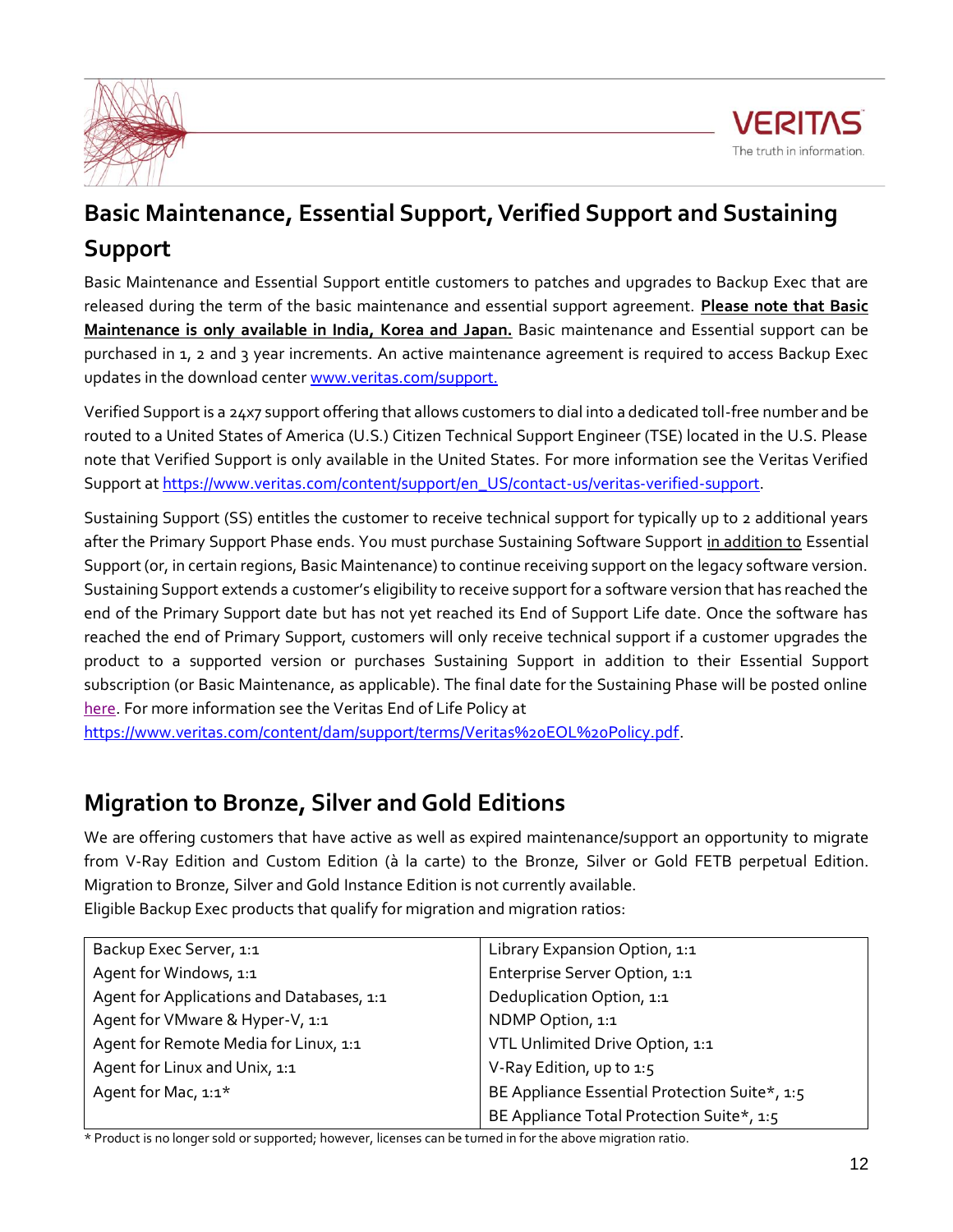



Migration ratio examples:

- For every 1 Agent for Windows, you can get 1 FETB of Bronze, Silver or Gold Edition
- For every 1 CPU V-Ray Edition, you can get up to 5 FETBs of Silver or Gold Edition

### <span id="page-12-0"></span>**Cross Grades for Active Basic Maintenance and Essential Support Customers**

Utilize Bronze, Silver or Gold FETB Cross Grade SKUs for licenses with current maintenance and essential support where customers pay just for capacity maintenance. License upgrade cost is waived. Terms and Conditions:

- Current maintenance and essential support only.
- Customer can choose between upgrading to Bronze, Silver or Gold FETB Edition perpetual.
- If customer wishes to migrate in the middle of their current maintenance period, they must forfeit the remaining support period. No credit will be given for unused support.
- Customer does not have to purchase the same number of FETB as the amount of eligible number of BE licenses they have.
- If customer needs more FETB than the amount of eligible BE licenses they have, they need to purchase the remaining FETB at the standard price.
- Eligible license turned in for migration will be retired.
- The Cross Grade SKUs for active maintenance licenses must be used to migrate to Bronze, Silver or Gold FETB Edition perpetual licenses.
- Customer must attach proof of purchase of existing licenses. The following are proof-of-purchases that are accepted: Install Base ID, Renewal Service Contract ID

### <span id="page-12-1"></span>**Expired Basic Maintenance and Essential Support Customers**

Utilize Bronze, Silver or Gold FETB Expired Maintenance Upgrade SKUs for licenses for which basic maintenance and essential support has expired. In this case, customers pay 35% off license MSRP + full price maintenance for the upgrade.

Terms and Conditions:

- Expired basic maintenance and essential support only.
- Customer can choose between upgrading to Bronze, Silver or Gold FETB Edition perpetual.
- Customer does not have to purchase the same number of FETBs as the amount of eligible number of BE licenses they have.
- If customer needs more FETBs than the amount of eligible BE licenses they have, they need to purchase the remaining FETBs at the standard price.
- Eligible license turned in for migration will be retired.
- The Expired Maintenance Upgrade SKUs for licenses with expired basic maintenance and essential support must be used to migrate to Bronze, Silver or Gold FETB Edition perpetual licenses.
- Customer must attach proof of purchase of existing licenses. The following are proof-of-purchases that are accepted: Install Base ID, Renewal Service Contract ID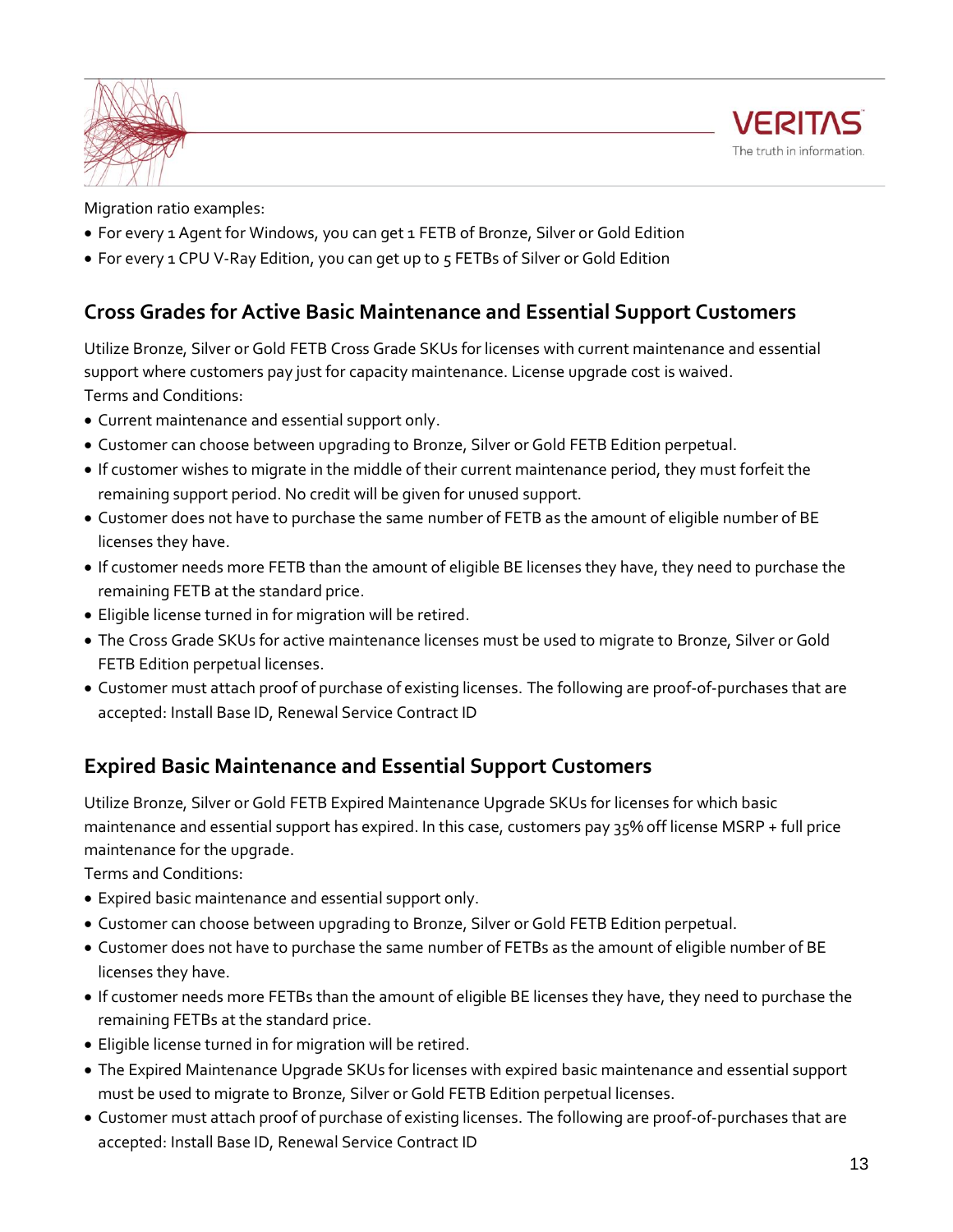

### <span id="page-13-0"></span>**Example Migration Scenarios**

Note all migration scenarios are modelled assuming **today's date is 5th December 2019.**

Example A:

| <b>Qty</b>                                         | License                      | <b>Original Purchase</b> | <b>Support Start Date</b> | <b>Support End Date</b> | <b>Status</b> |
|----------------------------------------------------|------------------------------|--------------------------|---------------------------|-------------------------|---------------|
|                                                    | <b>BE Server</b>             | 07/01/16                 | 07/01/19                  | 07/01/20                | Active        |
|                                                    | Agent for Windows            | 07/01/16                 | 07/01/19                  | 07/01/20                | Active        |
|                                                    | Agent for Apps and Databases | 09/01/15                 | 09/01/19                  | 09/01/20                | Active        |
|                                                    | Agent for VMware and Hyper-V | 09/13/16                 | 09/13/17                  | 09/13/18                | Expired       |
| <b>Total Active Maintenance Eligible Products</b>  |                              |                          |                           |                         |               |
| <b>Total Expired Maintenance Eligible Products</b> |                              |                          |                           |                         |               |

Customer can get up to 3 FETB of Silver or Gold FETB Edition license at the cross grade price and 1 FETB of Silver or Gold FETB Edition perpetual license at the expired maintenance upgrade price.

| Customer environment and needs        | Customer needs to purchase                                                                                                                   |
|---------------------------------------|----------------------------------------------------------------------------------------------------------------------------------------------|
| 2 FETB of data (includes data growth) | 2 FETB of Silver or Gold FETB Edition Cross Grade.<br>Customer does not need to purchase all 4 FETB that they can get for the<br>cross grade |

### Example B:

| <b>Oty</b>                                         | <b>License</b>                  | <b>Original Purchase</b> | <b>Support Start Date</b> | <b>Support End Date</b> | <b>Status</b> |
|----------------------------------------------------|---------------------------------|--------------------------|---------------------------|-------------------------|---------------|
| $\overline{2}$                                     | <b>BE Server</b>                | 10/01/16                 | 10/01/19                  | 10/01/20                | Active        |
| $\overline{2}$                                     | Agent for Windows               | 05/01/18                 | 05/01/19                  | 05/01/20                | Active        |
| $\overline{2}$                                     | Agent for Apps and Databases    | 10/01/16                 | 10/01/19                  | 10/01/20                | Active        |
| $\mathbf{1}$                                       | Agent for VMware and Hyper-V    | 03/01/17                 | 03/01/19                  | 03/01/20                | Active        |
| $\mathbf{1}$                                       | <b>Enterprise Server Option</b> | 10/01/17                 | 10/01/19                  | 10/01/20                | Active        |
|                                                    | <b>Deduplication Option</b>     | 08/01/16                 | 08/01/17                  | 08/01/18                | Expired       |
| <b>Total Active Maintenance Eligible Products</b>  |                                 |                          |                           |                         | 8             |
| <b>Total Expired Maintenance Eligible Products</b> |                                 |                          |                           |                         | 1             |

Customer can get up to 8 FETB of Silver or Gold FETB Edition license at the active maintenance cross grade price and 1 TB Silver or Gold FETB Edition license at the expired maintenance upgrade price.

| <b>Customer environment and needs</b> | <b>Customer purchase option</b>                                                       |
|---------------------------------------|---------------------------------------------------------------------------------------|
|                                       | 10 FETB of data (includes data growth)   8 FETB of Silver or Gold Edition Cross Grade |
| Needs deduplication                   | 1 FETB of Silver or Gold Edition Expired Maintenance Upgrade                          |
| Needs central management              | 1 FETB of Silver or Gold Perpetual Edition                                            |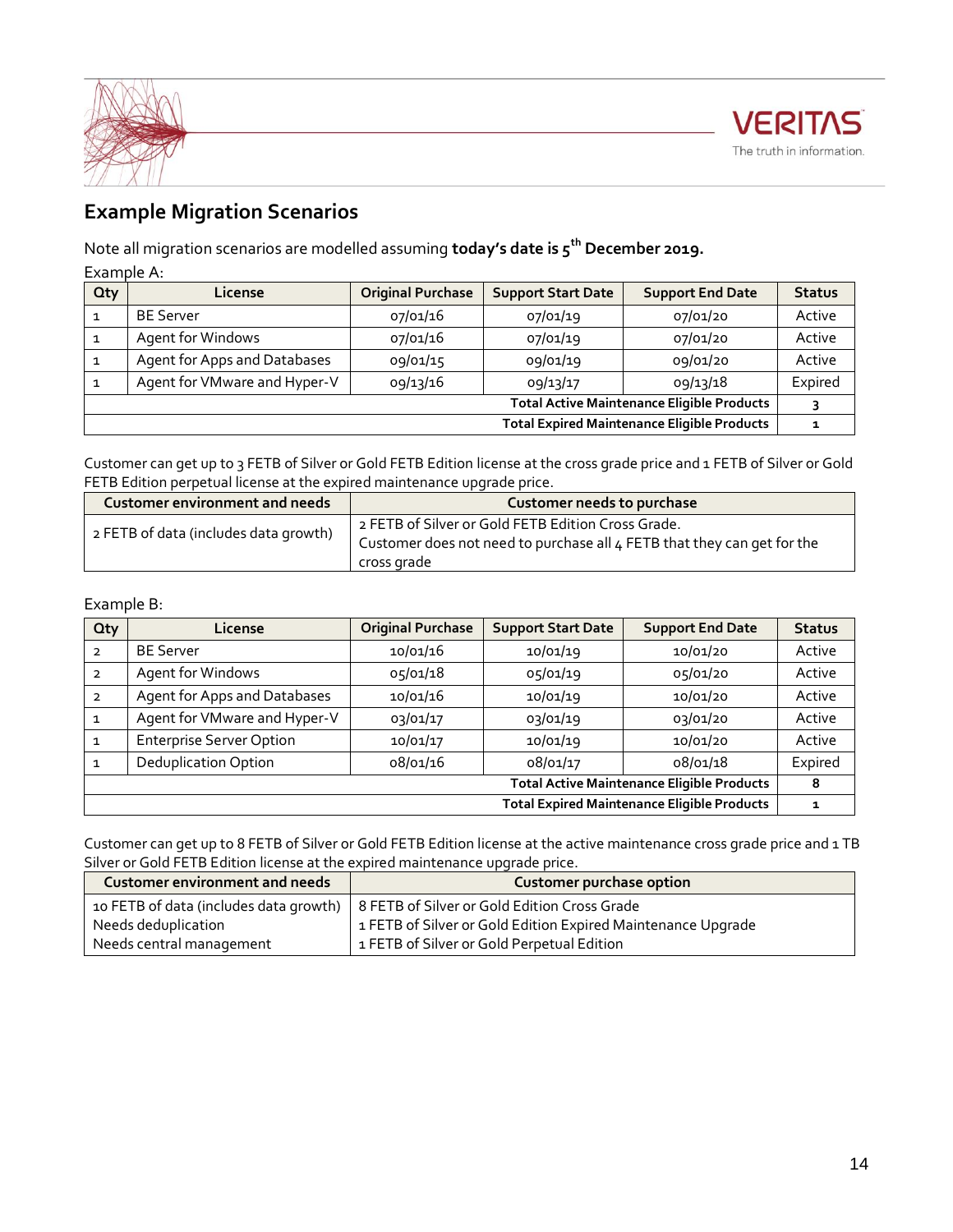



### <span id="page-14-0"></span>**Version Upgrade Entitlements and Upgrade Mechanisms**

Version Entitlements:

| <b>Status</b>                                                                                 | <b>Description</b>                                                                                                                                                                                                                                                     |
|-----------------------------------------------------------------------------------------------|------------------------------------------------------------------------------------------------------------------------------------------------------------------------------------------------------------------------------------------------------------------------|
| Backup Exec customers with<br>active basic maintenance and<br>essential support contracts     | Customers with any version of Backup Exec who have active basic maintenance and<br>essential support can update all their existing backup licenses covered by their basic<br>maintenance and essential support free of charge to the latest version of Backup<br>Exec. |
| Backup Exec customers with<br>expired basic maintenance<br>and essential support<br>contracts | Customers with any version of Backup Exec who have expired basic maintenance<br>and essential support may purchase the Expired Maintenance Upgrade SKUs (35%<br>off standard license) of their existing licenses to upgrade to the latest version of<br>Backup Exec.   |

Upgrade Mechanisms for customers with active basic maintenance and essential support:

| <b>Backup Exec Version</b>                                                              | Backup Exec 21.3 Upgrade                                                                                                                                                                                                                                                                                                               |
|-----------------------------------------------------------------------------------------|----------------------------------------------------------------------------------------------------------------------------------------------------------------------------------------------------------------------------------------------------------------------------------------------------------------------------------------|
| Any version of Backup<br>Exec with active basic<br>maintenance and essential<br>support | • Upgrade to Backup Exec 21.3 at no charge through the VEMS licensing portal on<br>https://vems.community.veritas.com/vems/login.<br>. Backup Exec 20.x and previous version license keys will not work in Backup Exec<br>21.3<br>• Customers running Backup Exec 15.0, or a later version can upgrade directly to<br>Backup Exec 21.3 |

Upgrade Mechanisms for customers with expired basic maintenance and essential support or new customers switching from a competitor product to Backup Exec 21.3 Bronze, Silver or Gold Editions:

| <b>Backup Exec Version</b>                                                                                                                                                                            | Backup Exec 21.3 Upgrade                                                                                                                                                                                                                                                                                                                                                                                                                                                                                                                                                                                                                                   |
|-------------------------------------------------------------------------------------------------------------------------------------------------------------------------------------------------------|------------------------------------------------------------------------------------------------------------------------------------------------------------------------------------------------------------------------------------------------------------------------------------------------------------------------------------------------------------------------------------------------------------------------------------------------------------------------------------------------------------------------------------------------------------------------------------------------------------------------------------------------------------|
| Any version of Backup Exec<br>without basic maintenance<br>and essential support or new<br>customers switching from a<br>competitor product to<br>Backup Exec 21.3 Bronze,<br>Silver or Gold Editions | Upgrade to Backup Exec 21.3 Bronze, Silver or Gold Editions and save up to 35% off<br>standard license price.<br>If you are an existing Backup Exec 15.0 or prior version expired basic maintenance<br>and essential support customer, you are required to purchase expired basic<br>maintenance and essential support upgrade SKUs (35% off standard license price) for<br>all of your existing core products, agents and options to access Backup Exec 21.3<br>If you are switching from a competitor product to Backup Exec 21.3 Bronze, Silver or<br>Gold Editions, you can save up to 35% off standard license price via competitive<br>upgrade SKUs. |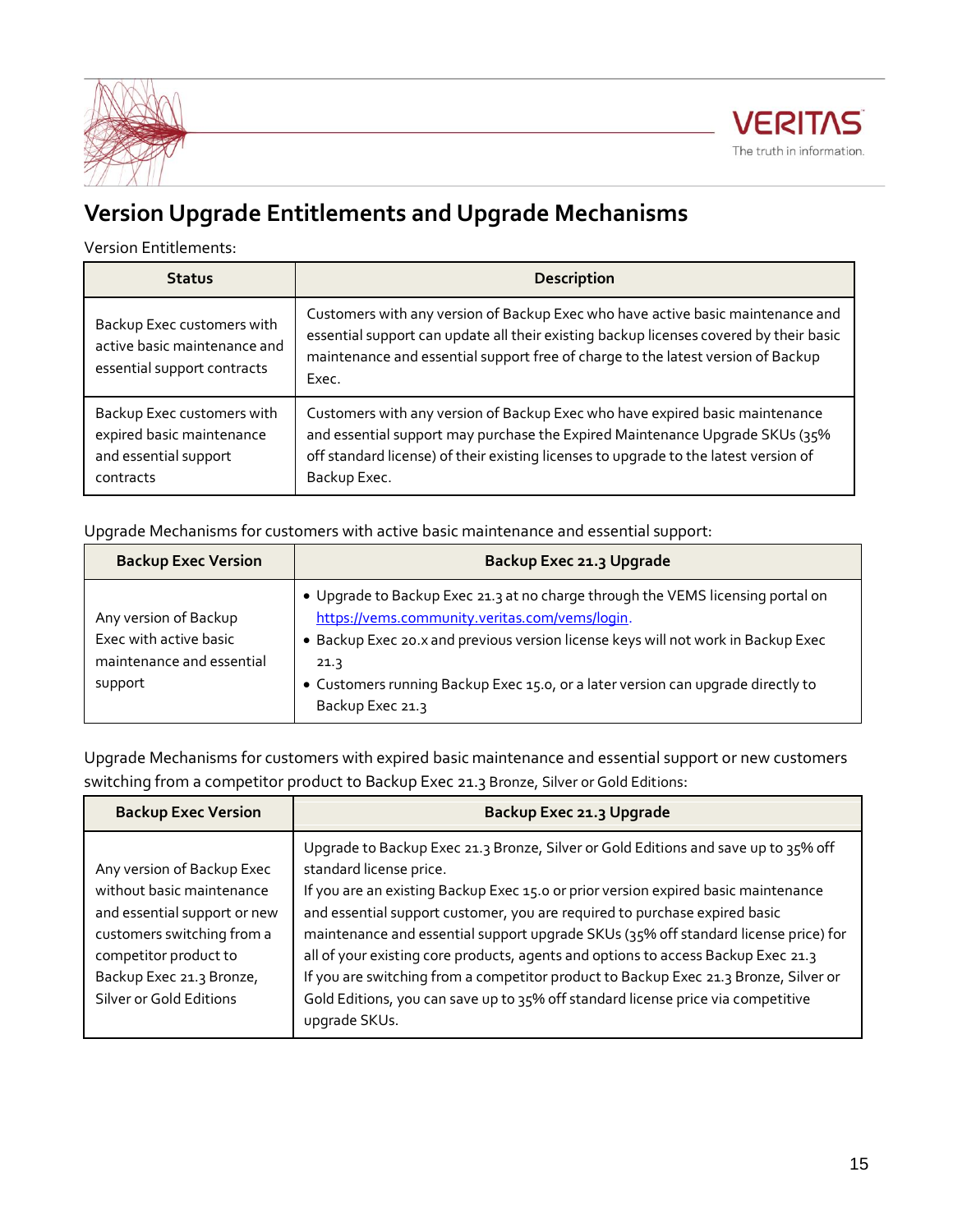

### <span id="page-15-0"></span>**Discontinued Products and Entitlement**

The following information shows the recent Backup Exec products that have been discontinued and the replacement product/licenses and quantity a customer is entitled to.

| <b>Discontinued Product</b>                     | License<br><b>Meter</b> | Quant        | <b>Replacement Product</b> | License<br><b>Meter</b> | Quant |
|-------------------------------------------------|-------------------------|--------------|----------------------------|-------------------------|-------|
| Capacity Edition                                | <b>FETB</b>             | $\mathbf{1}$ | <b>Gold FETB Edition</b>   | <b>FETB</b>             |       |
| Capacity Lite Edition                           | <b>FETB</b>             | $\mathbf{1}$ | Silver FETB Edition        | <b>FETB</b>             |       |
| <b>Backup Exec Appliance</b>                    | Server                  | $\mathbf{1}$ | No replacement             |                         |       |
| <b>Small Business Edition</b>                   | Server                  | $\mathbf{1}$ | Silver FETB Edition        | <b>FETB</b>             |       |
| <b>Small Business Edition Agent for Windows</b> | Server                  | $\mathbf{1}$ | Silver FETB Edition        | <b>FETB</b>             |       |
| V-Ray Edition 2 to 6 cores                      | <b>CPU</b>              | $\mathbf{1}$ | V-Ray Edition              | <b>CPU</b>              |       |
| V-Ray Edition 8+ cores                          | <b>CPU</b>              | $\mathbf{1}$ | V-Ray Edition              | <b>CPU</b>              |       |

Small Business Edition (SBE) customers on active basic maintenance and essential support were converted to Silver FETB perpetual Edition. SBE customers who have purchased the following agents: Agent for Windows, Agent for Linux and Unix and Agent for Mac; will need to turn in each agent for 1 FETB each as mixing licensing models is not allowed.

### Example A: Customer's licenses and support dates

| <b>Qty</b>                                        | License                                  | <b>Original License</b><br><b>Purchase</b> | Support<br><b>Start</b> | <b>Support End</b><br>Date | <b>Status</b> |
|---------------------------------------------------|------------------------------------------|--------------------------------------------|-------------------------|----------------------------|---------------|
| 1                                                 | <b>BE Small Business Edition</b>         | 09/01/13                                   | 09/01/16                | 09/01/17                   | Active        |
| 1                                                 | Agent for Windows                        | 05/01/13                                   | 05/01/16                | 05/01/17                   | Active        |
| ┑                                                 | Small Business Edition Agent for Windows | 09/01/13                                   | 09/01/16                | 09/01/17                   | Active        |
| <b>Total Active Maintenance Eligible Products</b> |                                          |                                            |                         |                            |               |

In this scenario, customer can get up to 3 FETB of Silver FETB perpetual Edition licenses. 2 FETB of the licenses will be automatically converted to Silver Edition; 1 FETB license needs to be obtained through cross grading because Agent for Windows is not an EOL product.

| Customer environment and needs            | Customer needs to purchase                                                                                                                                                                                |
|-------------------------------------------|-----------------------------------------------------------------------------------------------------------------------------------------------------------------------------------------------------------|
| 5 FETBs of data (includes data<br>growth) | 2 FETB of Silver perpetual Edition (automatically converted)<br>1 FETB of Silver Edition Cross Grade<br>2 FETB of Silver perpetual Edition (needs to be additionally purchased utilizing<br>standard SKU) |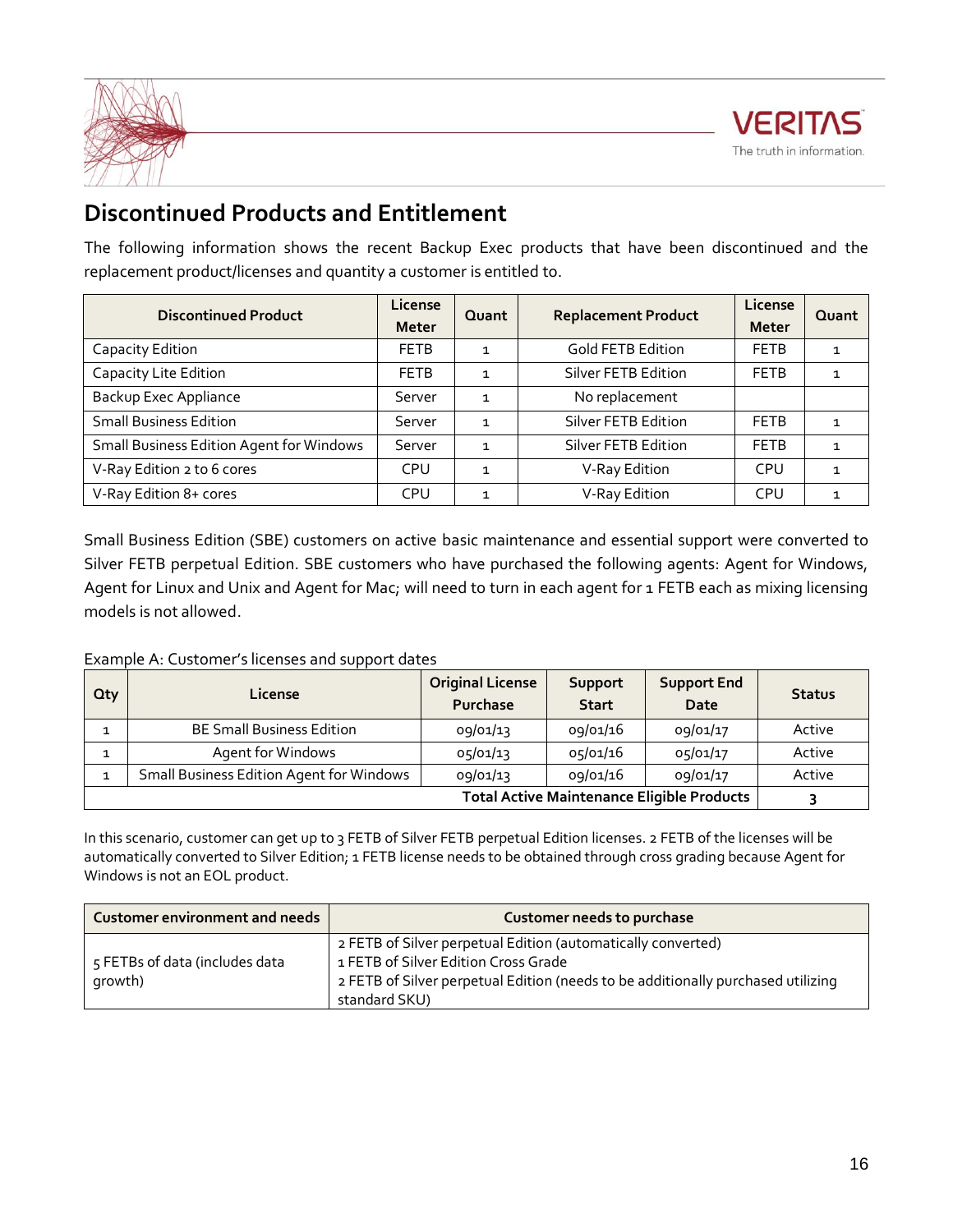



### <span id="page-16-0"></span>**Licensing FAQs**

### **What is instance licensing?**

A license that protects physical, virtual and cloud workloads.

### **I am an existing customer with FETB licensing and would like to move to the new Instance licensing, is that allowed?**

No. You need to renew on FETB Licensing.

**I am an existing customer with FETB licenses and would like to add Instance licenses, is that allowed?** No. FETB licenses and Instance licenses cannot be combined.

### **I am an existing customer in Custom Edition licensing. Can I renew with Instance licensing?**

Cross grade to instance licensing is not currently available.

### **Can I mix FETB licensing with Instance licensing?**

No. Bronze, Silver and Gold Instance licenses cannot be combined with Bronze, Silver or Gold FETB License, Custom (à la Carte) or V-Ray.

### **How many FETBs do I purchase?**

You need to purchase licenses for the amount of front-end data (data that is uncompressed/not deduplicated) that you will back up within the next year. If you think the volume of data you need to back up will increase, but are unsure by how much, we recommend you factor in a 20% data growth rate and include that amount in the total FETBs purchased. Refer to the table below as a guide.

| <b>Current FETBs</b> | Recommended FETBs to purchase |
|----------------------|-------------------------------|
|                      |                               |
|                      |                               |
|                      |                               |
|                      |                               |
|                      |                               |

### **What is the difference between "Available" and "Allocated" licenses?**

Backup Exec allows you to purchase licenses for the total FETB needed and allocate different licensing to different Backup Exec servers. For example, you can purchase 15 FETB and distribute or allocate across multiple servers, such as 5 FETB to Server A and 3 FETB each to Servers B and C and 4 FETB to Server D. In this example there would be 15 FETB available and 15 FETB allocated among 4 servers. To add capacity to any of these servers, the new license must be the same Bronze/Silver/Gold Edition as the existing license. In this example if 2 more FETB were purchased, there would be 17 FETB available and 15 FETB allocated. Servers with allocated licensing do not have to be centrally managed.

### **Can I pay for Backup Exec monthly?**

No. Backup Exec is available as a term-based or subscription license for 1, 2 or 3 years, paid in advance.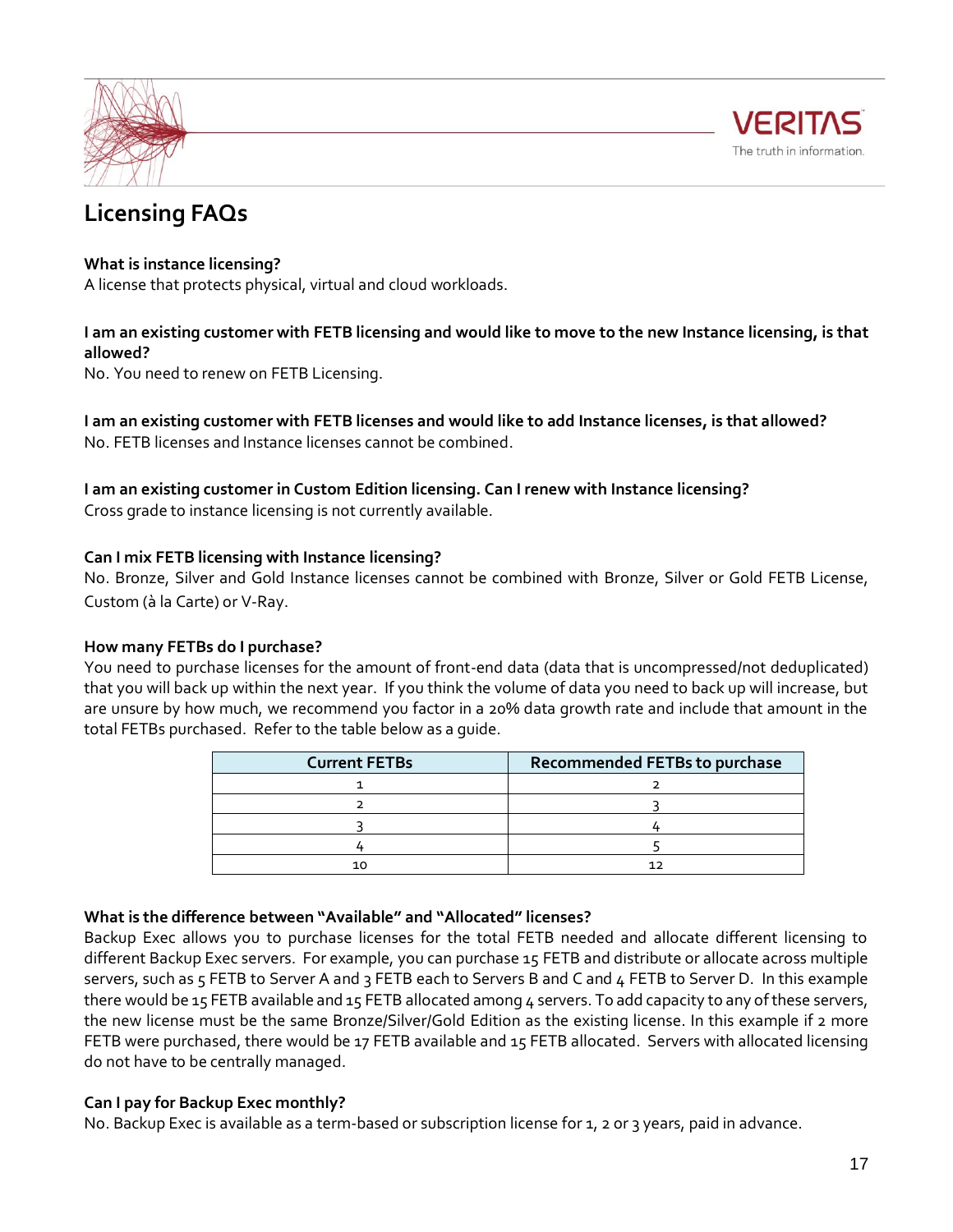



### **What happens if I stop paying for the term subscription at the end of the term? Will I be able to continue using the product?**

No. If the term subscription is not renewed at the end of the term, the product will no longer be able to perform backup jobs. However, it will allow you to restore backed up data.

### **Can I co-term existing subscriptions to a renewing subscription?**

Yes. We will help Customers co-term existing subscriptions to a renewing subscription. Please contact your Sales representative to process a subscription co-terming. Co-term allows customers to align the expiration dates of multiple subscription license purchases.

#### **Can I sign up for auto-renewal for my subscription?**

No. Auto-renewal is not currently available. Please contact your Sales representative to process a subscription renewal.

### **What happens if I exceed my FETB license?**

If Customers exceed their capacity licenses by 15% for 30 consecutive days, the backup functions will no longer run, but the product will still allow customers to restore backed up data. In order to make the backup functions perform normally, please contact your Sales representative to purchase additional FETB or reduce the amount of data backed up to remain compliant.

#### **Can I buy Bronze FETB Edition and buy the Library Expansion Option from the Custom Edition menu?**

No. Mixing the FETB licensing model with other licensing models is not allowed. In this case, if Library Expansion Option is needed then Silver or Gold FETB Editions should be purchased and not the Bronze Edition. Customers can also cross grade to BE Silver or BE Gold from BE Bronze Edition.

#### **I have 1 main site and 2 remote sites; can I purchase Gold Edition for the main site and Silver Edition for the remote sites?**

No. You must purchase the same FETB licenses for all sites. You can purchase licenses for the total FETB and allocate each FETB to individual servers. Servers with allocated FETB licenses do not need to be centrally managed.

#### **If I buy Bronze or Silver Editions and then later decide that I need more features, can I upgrade to Silver or Gold Edition?**

Yes. Upgrading the license from Bronze or Silver to Silver or Gold is allowed. We have crossgrade SKUs that are available to easily allow upgrade the license.

#### **I am an existing customer with Custom Edition (à la Carte) licensing and would like to switch to Bronze, Silver or Gold Edition, is that allowed?**

Yes. We have cross grade SKUs to allow customers with active and/or expired maintenance licenses with noncapacity-based Backup Exec license to easily migrate to our FETB license. Migration to Instance license is not currently available.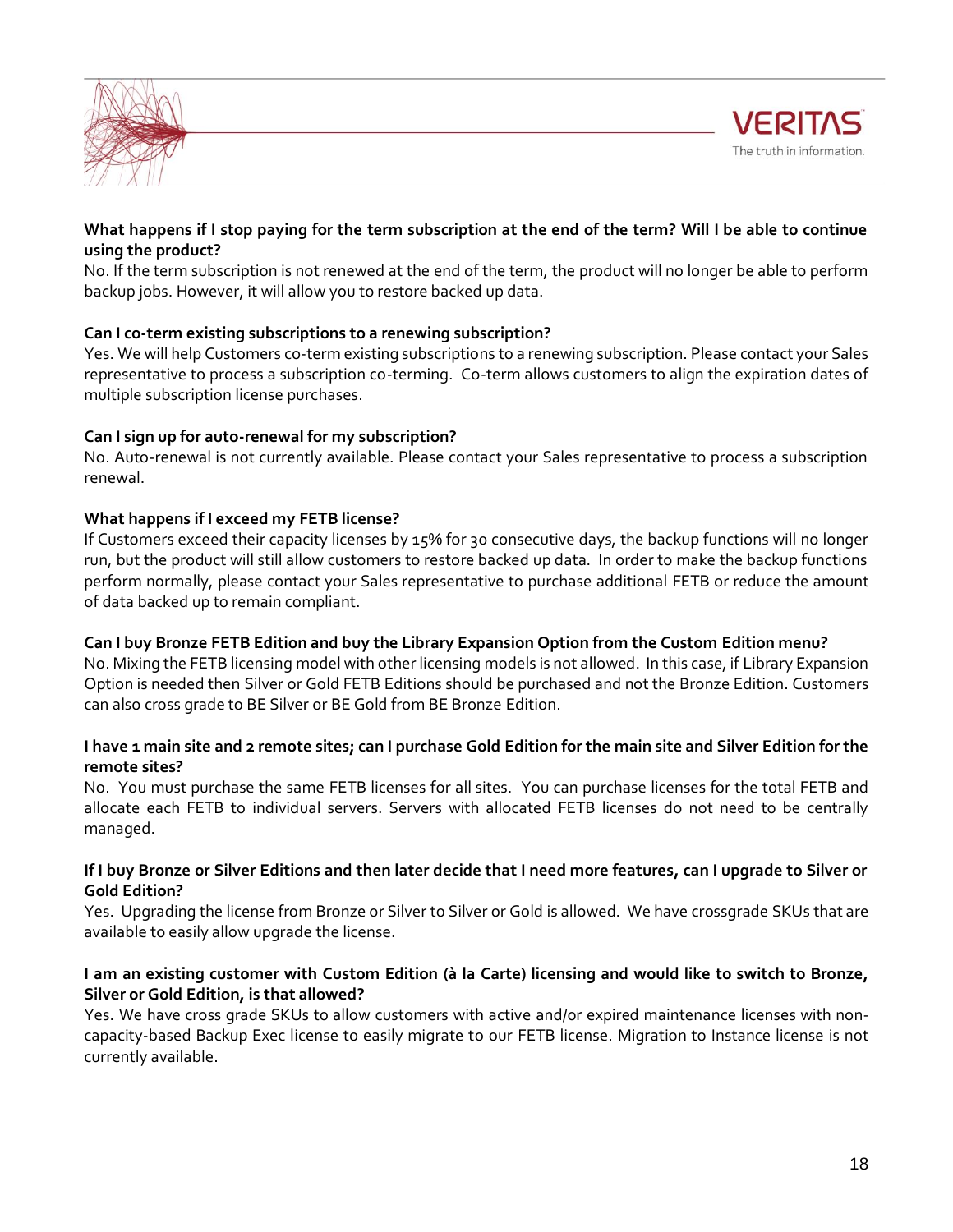![](_page_18_Picture_0.jpeg)

![](_page_18_Picture_1.jpeg)

### **I am an existing customer with Capacity Edition and would like to move to the new Bronze, Silver or Gold Edition, is that allowed?**

Switching is unnecessary. Capacity and Capacity Lite Edition customers will have automatic entitlement to the new Gold and Silver FETB Edition license in addition to their existing products. Customers can take advantage of this entitlement via the Veritas Entitlement Management System (VEMS) portal by downloading keys to the latest license.

### **If I buy the Gold Edition and then later decide that I only need the features of the Silver Edition, can I downgrade?**

Yes. You can downgrade at renewal time. The ability to downgrade during the term of the license is not allowed.

#### **I am an existing customer with perpetual licensing and would like to switch to a Bronze, Silver or Gold Edition that is subscription based, is that allowed?**

We do not offer a cross grade path for switching from perpetual to subscription. Migrations are available perpetual to perpetual only. However, if the subscription license model is preferred, a customer may choose to purchase on their next maintenance renewal contract.

### **I am an existing customer with perpetual licensing, will my renewal be subscription based?**

No, customers with existing perpetual licenses will renew as perpetual licenses.

### **I am interested in migrating to the simpler FETB Edition licensing, are there cross grade SKUs to Bronze, Silver or Gold Editions?**

Yes. We have cross grade SKUs to allow customers with active and/or expired maintenance licenses to easily migrate to Bronze, Silver or Gold FETB Edition licenses.

### **I also have a physical environment I need to protect in addition to my virtual environment, does V-Ray Edition protect my physical environment?**

No. V-Ray Edition only is licensed to protect virtual environment, with the exception that the Backup Exec Server and Deduplication components included in V-Ray Edition can be used to protect the Backup Exec server environment. You need to purchase the appropriate Custom Edition agents and features to cover your remaining physical environment and backup needs or you can purchase Bronze, Silver or Gold Instance Edition licenses.

### **What if I have 4 active maintenance Backup Exec eligible licenses but I need to purchase 5 TB of Bronze, Silver or Gold FETB Edition licenses?**

You will need to purchase 4 FETB of Bronze, Silver or Gold cross grade licenses and 1 FETB at the standard price.

**What if I am a new customer and I purchase Custom Edition (à la Carte) and then decide later to go to Bronze, Silver or Gold FETB Edition can I get the special cross grade price for a license with active essential support?** No. The special cross grade price for licenses with active essential support is only for licenses purchased before 31<sup>st</sup> March 2018. This is to prevent price arbitrage from happening.

### **Are there any cross grade offers for new customers who purchase Custom Edition (a la Carte) after 31st March 2018 and then decides later to go to FETB licensing?**

No. We need to be initially selling new customers the FETB licenses.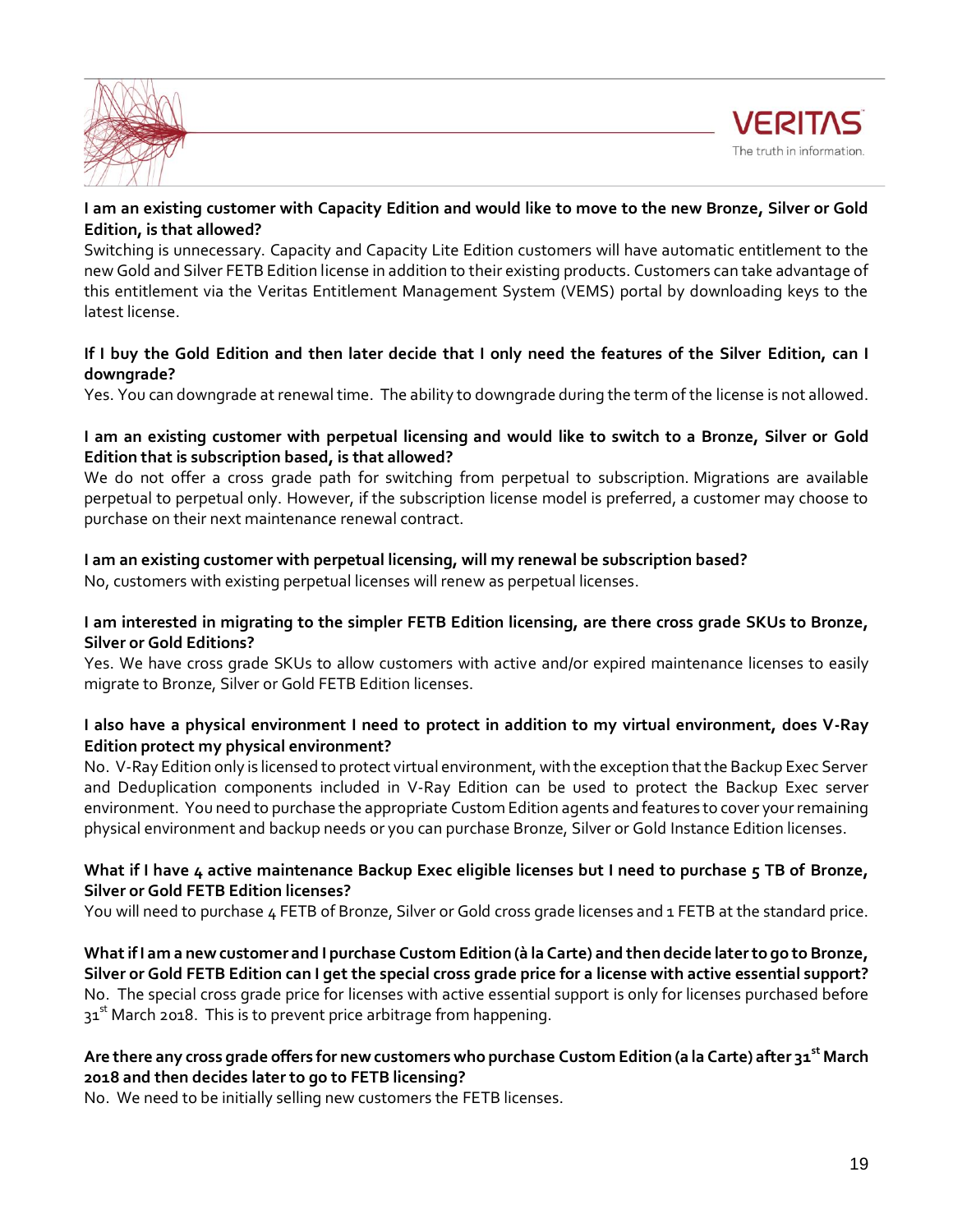![](_page_19_Picture_0.jpeg)

![](_page_19_Picture_1.jpeg)

**Does the V-Ray Edition license include protection of the local physical Backup Exec Server (media server)?** Yes.

### **I have 5 active maintenance Backup Exec eligible licenses, do I have to purchase all 5 TB of the Bronze, Silver or Gold upgrade licenses?**

No. You can purchase up to 5 FETB of Bronze, Silver or Gold cross grade licenses. You do not need to purchase all 5 TB. If you only need 3 FETB, you can purchase that amount.

### **Will I be losing any product functionality on the entitlement to Silver Edition?**

No. You will be actually gaining more functionality and data protection coverage. You are able to deploy an unlimited amount of BE Server, Agent for Windows, Agent for VMware & Hyper-V, Agent for Applications and Databases, and Agent for Linux and Unix. You also are now able to protect VMware, Oracle and Enterprise Vault should the need arise as your environment grows.

### <span id="page-19-0"></span>**Useful Links**

- For more detailed information on How to upgrade the Backup Exec, please visit: [https://www.veritas.com/content/support/en\\_US/article.100044375](https://www.veritas.com/content/support/en_US/article.100044375)
- The Backup Exec Agent for Linux and Unix now supports AIX and Solaris. For more detailed information, please visit [Software Compatibility List](https://www.veritas.com/content/support/en_US/doc/BE_20_SCL)
- For more detailed information on Backup Exec including hardware and software compatibility guides, and the administration guide, please visit: https://www.veritas.com/support/en\_US/article.000017788
- To manage and obtain license keys, please visit the licensing portal on: [https://vems.community.veritas.com/vems/login.](https://vems.community.veritas.com/vems/login)
- For licensing support, please visit https://www.veritas.com/support
- For the End of Support Life dates for previous versions of Backup Exec, see: [https://www.veritas.com/content/support/en\\_US/eosl](https://www.veritas.com/content/support/en_US/eosl)
- Evaluate Backup Exec FREE for 60 days. Backup Exec will run in evaluation mode for 60 days when no license key is entered during the installation. During this 60-day period most features and options are available for evaluation. To try Backup Exec free for 60 days, please visit: www.Backup Exec.com/trybe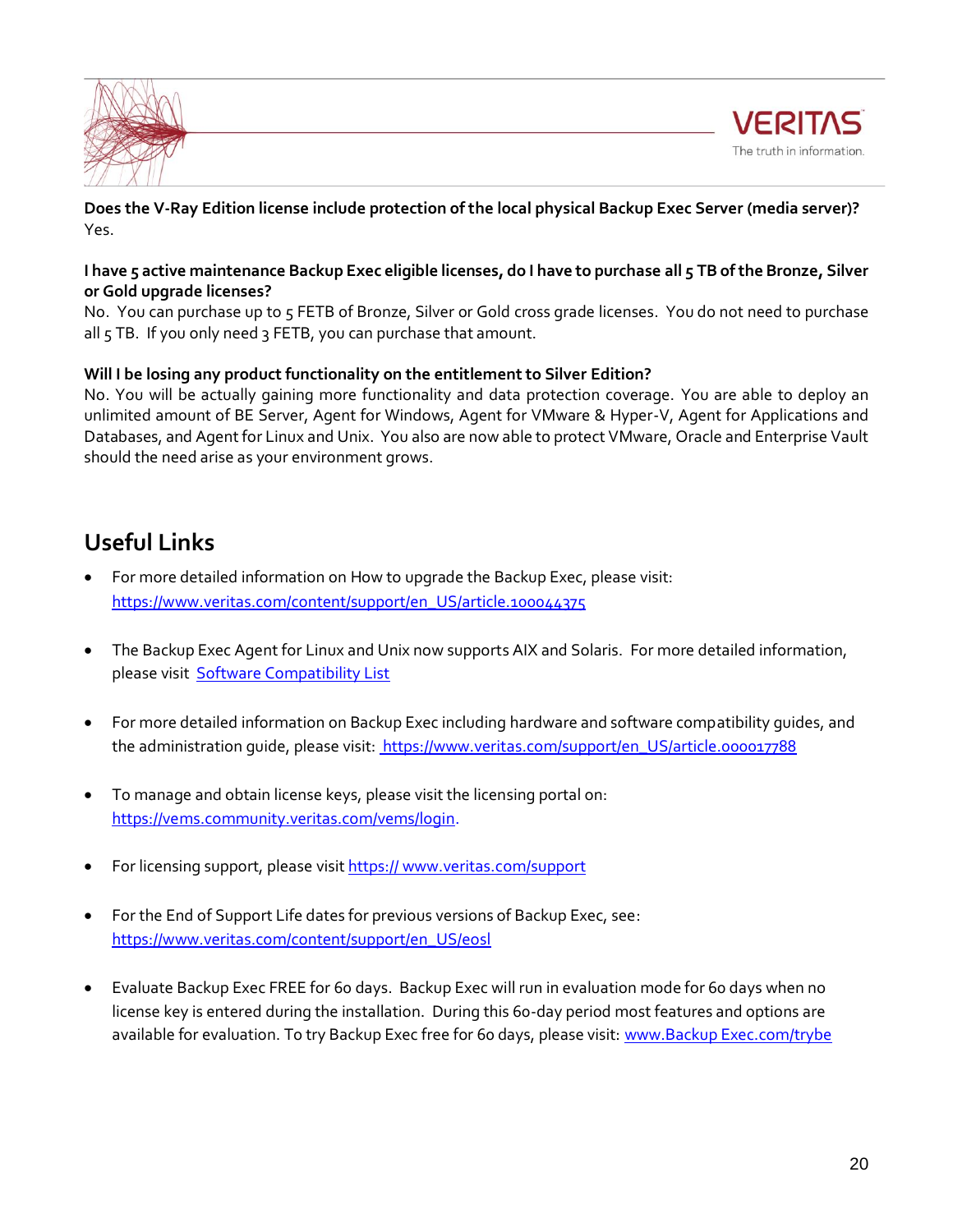![](_page_20_Picture_0.jpeg)

![](_page_20_Picture_1.jpeg)

### <span id="page-20-0"></span>**Agents and Features Licensing Details**

Bronze, Silver and Gold (B/S/G) editions include specific agents and features that provide the functionality described below. Custom Edition allows you to build and configure your own backup solution by determining the agents and options that are needed depending on your physical and/or virtual environment and backup needs. Custom Edition items cannot be added to Bronze, Silver or Gold Editions.

| <b>Agents and Features</b> | <b>Custom Edition</b><br><b>Licensed per</b>                    | <b>Details</b>                                                                                                                                                                                                                                                                                                                                                                                                                                                                                                                                                                                                                                                                                                                                         |
|----------------------------|-----------------------------------------------------------------|--------------------------------------------------------------------------------------------------------------------------------------------------------------------------------------------------------------------------------------------------------------------------------------------------------------------------------------------------------------------------------------------------------------------------------------------------------------------------------------------------------------------------------------------------------------------------------------------------------------------------------------------------------------------------------------------------------------------------------------------------------|
| <b>Backup Exec Server</b>  | Backup Exec Server<br>Included in Bronze,<br>Silver and Gold    | The Backup Exec Server manages the backup environment<br>(agents/options) and all tape/disk/cloud storage devices<br>used for backup and recovery. Each Backup Exec<br>environment requires at least one Backup Exec Server.<br>Custom edition licensing: each Backup Exec Server license<br>includes 1 Agent for Windows to protect the local Backup<br>Exec Server.                                                                                                                                                                                                                                                                                                                                                                                  |
| <b>Agent for Windows</b>   | <b>Windows Server</b><br>Included in Bronze,<br>Silver and Gold | Protects files on local or remote servers that are open and<br>in use at the time of backup including data required for<br>granular recovery of supported applications and databases,<br>Simplified Disaster Recovery and converting backups into<br>virtual machines.<br>Custom edition licensing: each server (physical or virtual)<br>that will have files restored must have a licensed Agent for<br>Windows installed. One Agent for Windows license is<br>included in each Agent for Applications or Databases<br>license. For distributed applications like Exchange or<br>Sharepoint, an Agent for Windows must be licensed for<br>each application server excluding one (that was licensed<br>with the Agent for Applications and Databases). |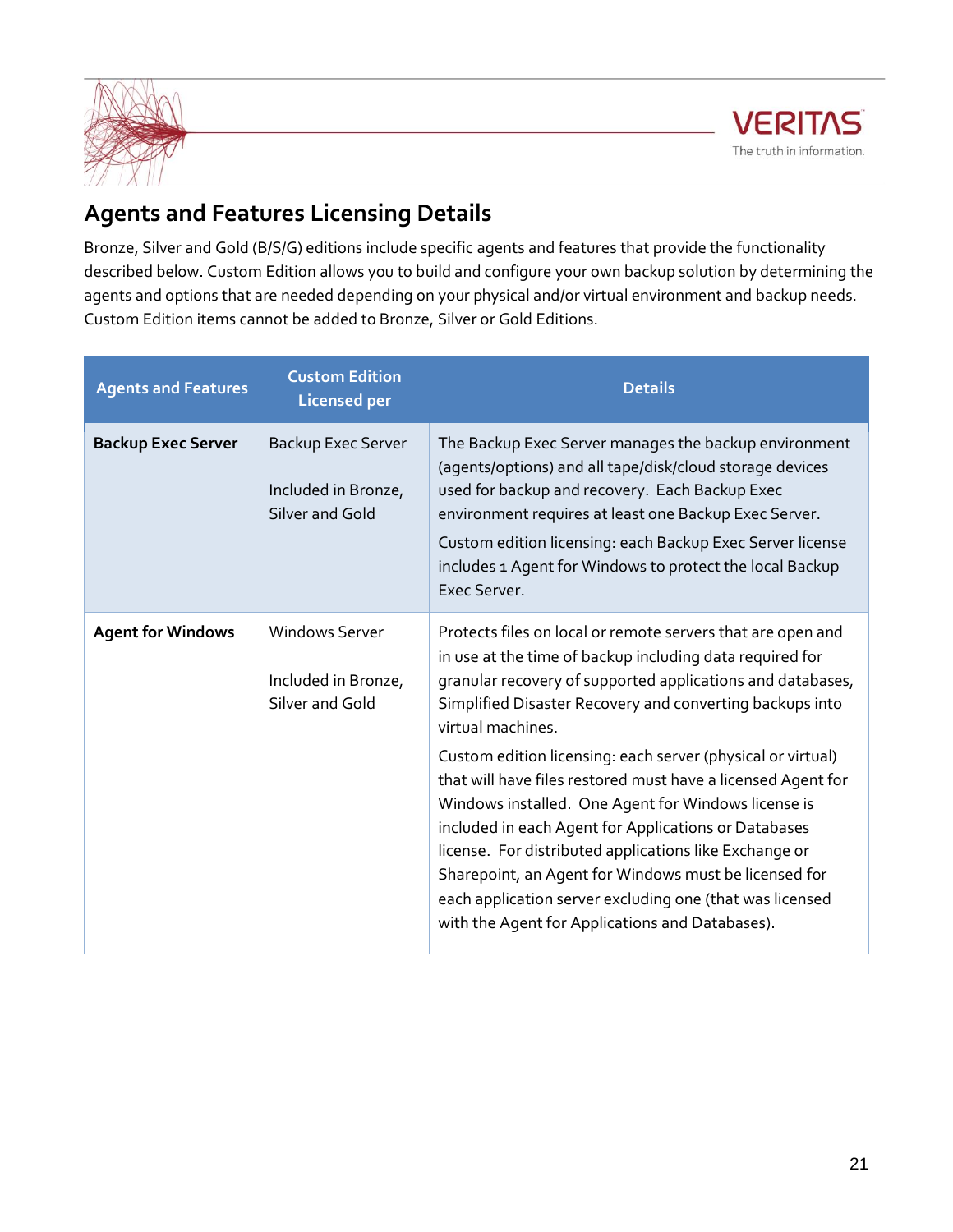![](_page_21_Picture_0.jpeg)

![](_page_21_Picture_1.jpeg)

| <b>Agent for VMware</b><br>and<br>Hyper-V | <b>Hypervisor Host</b><br>server<br>Included in Bronze,<br>Silver and Gold | Provides data protection for an unlimited number of quest<br>virtual machines. Integration with VMware vSphere<br>vStorage API's and Microsoft Volume Shadow Copy Service<br>(VSS) maximizes backup and recovery performance.<br>Instant recovery and granular data recovery of VMware and<br>Hyper-V guests saves time and lowers cost. Integrates with<br>all key VMware technologies including vStorage API's,<br>vCenter, vMotion, ESX/ESXi and VMware Tools.<br>Granular Recovery Technology (GRT) provides the ability to |
|-------------------------------------------|----------------------------------------------------------------------------|---------------------------------------------------------------------------------------------------------------------------------------------------------------------------------------------------------------------------------------------------------------------------------------------------------------------------------------------------------------------------------------------------------------------------------------------------------------------------------------------------------------------------------|
|                                           |                                                                            | restore individual files and folders inside of quest VM<br>without restoring the entire VM. GRT is available for<br>Windows guest machines only.                                                                                                                                                                                                                                                                                                                                                                                |
|                                           |                                                                            | Instant Recovery provides the ability to start a virtual<br>machine from a backup in seconds. VMs started from<br>backups run partially on the Backup Exec server and can be<br>moved to a hypervisor host. Instant Recovery starts a VM<br>significantly faster than restoring the guest.                                                                                                                                                                                                                                      |
|                                           |                                                                            | Recovery Ready allows you to quickly verify a VM can be<br>recovered from backup. It runs a single job that starts a VM<br>from backup, runs registration and power-on tests, shuts<br>down the VM and reports the readiness state of the backup.                                                                                                                                                                                                                                                                               |
|                                           |                                                                            | Granular recovery of application data such as Exchange<br>emails and SQL databases require the Agent for<br>Applications and Databases to be licensed and installed on<br>the Backup Exec server with the Agent for Windows.                                                                                                                                                                                                                                                                                                    |
|                                           |                                                                            | VMware vCenter Virtual Appliance would require an<br>instance license if protected                                                                                                                                                                                                                                                                                                                                                                                                                                              |
|                                           |                                                                            | VMware vCenter on Windows would require an instance<br>license if protected (no longer supported with vSphere 7)                                                                                                                                                                                                                                                                                                                                                                                                                |
|                                           |                                                                            | Custom edition licensing: Each Agent for VMware and<br>Hyper-V license includes unlimited deployment of Agent for<br>Windows and Agent for Linux and Unix to the virtual<br>machine guests of that licensed hypervisor host server only.                                                                                                                                                                                                                                                                                        |
|                                           |                                                                            | Backup Exec Accelerator enables Forever Incremental<br>Backups for VMware and Hyper-V virtual machines. Backup<br>Exec Accelerator eliminates the need for traditional full                                                                                                                                                                                                                                                                                                                                                     |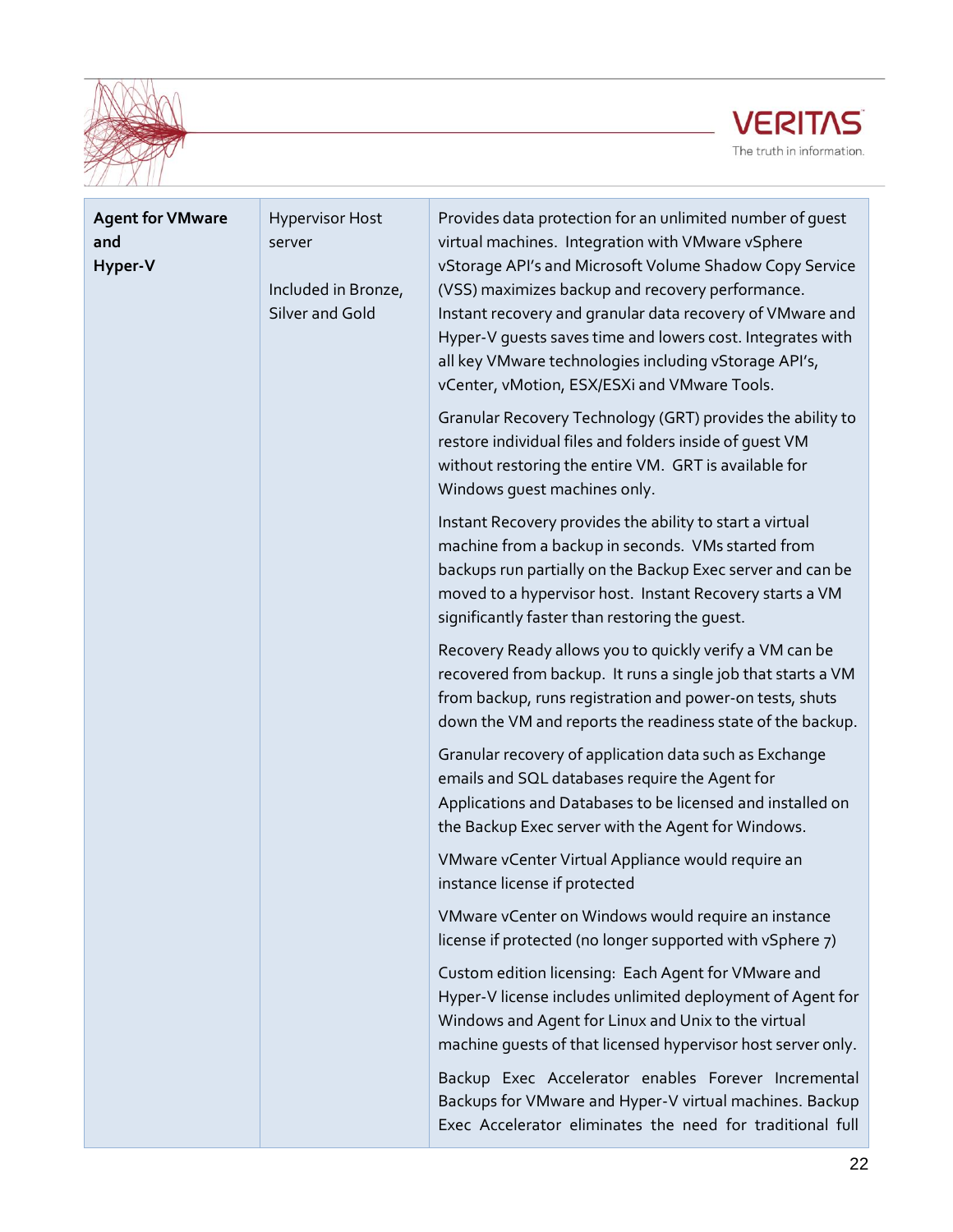![](_page_22_Picture_0.jpeg)

![](_page_22_Picture_1.jpeg)

| <b>Agents and Features</b> | <b>Custom Edition</b><br><b>Licensed per</b>                 | <b>Details</b>                                                                                                                                                                                                                                                                                                                                                                                                                                                                                                                                                                                                                                                                                                                                      |
|----------------------------|--------------------------------------------------------------|-----------------------------------------------------------------------------------------------------------------------------------------------------------------------------------------------------------------------------------------------------------------------------------------------------------------------------------------------------------------------------------------------------------------------------------------------------------------------------------------------------------------------------------------------------------------------------------------------------------------------------------------------------------------------------------------------------------------------------------------------------|
|                            |                                                              | virtual machine backups reducing impact on production<br>environment.                                                                                                                                                                                                                                                                                                                                                                                                                                                                                                                                                                                                                                                                               |
| Deduplication<br>Option    | Backup Exec Server<br>Included in Bronze,<br>Silver and Gold | Deduplication is a process that allows only unique data to<br>be stored in the backup destination. The Deduplication<br>option supports a data-reduction strategy by optimizing<br>storage and network bandwidth. The following<br>deduplication methods can be used: client-side<br>deduplication, server-side deduplication; appliance<br>deduplication using an OpenStorage device and cloud data<br>storage with server-side deduplication using OpenDedupe.<br>Client-side deduplication requires the Agent for Windows<br>or the Agent for Linux and Unix is installed. Each Backup<br>Exec server can have one deduplication storage location<br>configured.                                                                                 |
|                            |                                                              | OpenDedupe integrates with Backup Exec to provide<br>deduplication in cloud-based storage. Deduplication is<br>performed by the Backup Exec server and only unique data<br>is written to cloud storage. OpenDedupe can also be<br>configured to provide local deduplication disk storage.<br>OpenDedupe storage should not be shared between<br>Backup Exec servers. For more information about<br>downloading and configuring OpenDedup, see<br>https://www.veritas.com/support/en_US/article.000127295<br>Custom edition licensing: Sharing deduplication storage<br>between Backup Exec servers requires an Enterprise Server<br>option license. A deduplication option license is required to<br>enable Backup Exec and OpenDedupe integration. |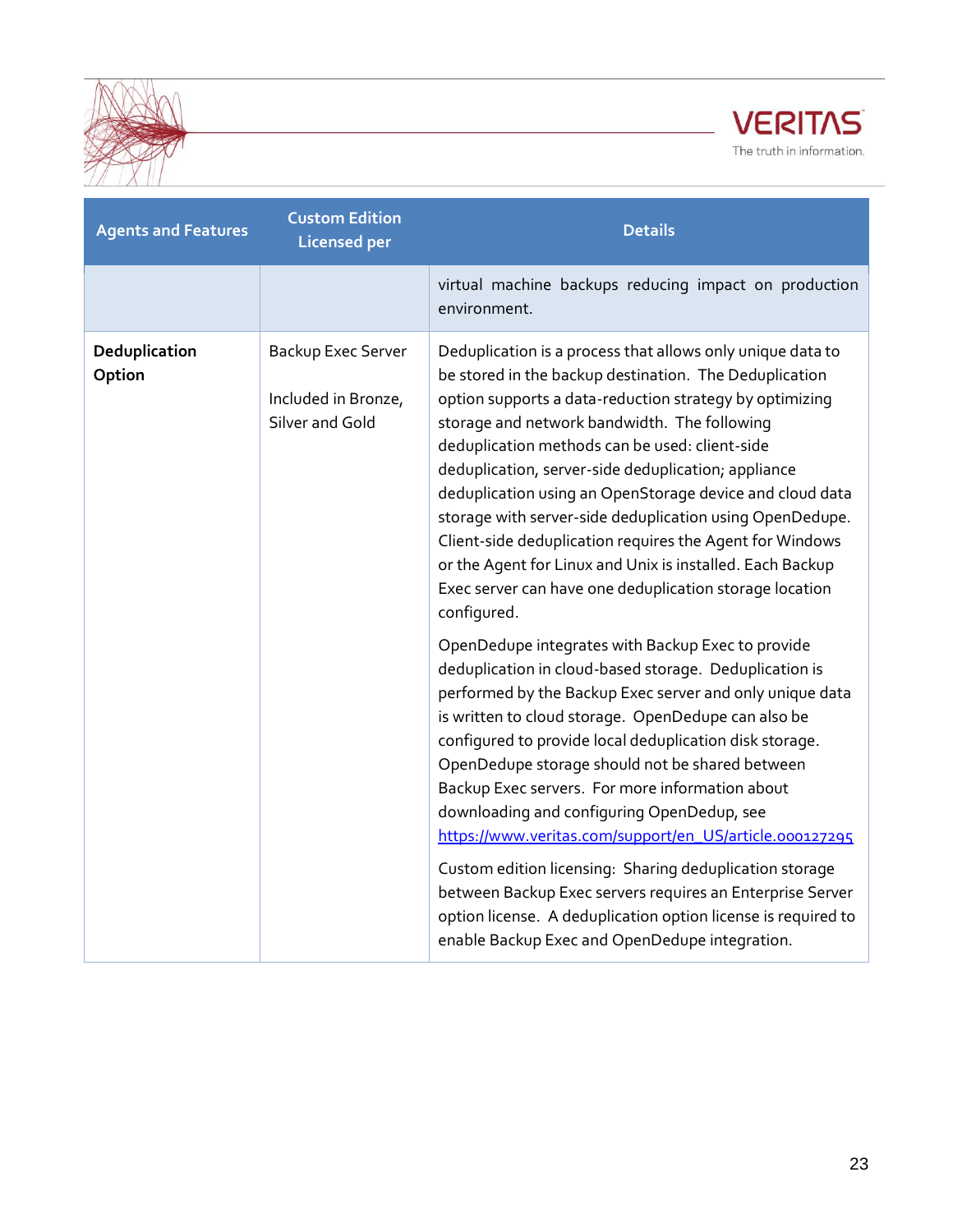![](_page_23_Picture_0.jpeg)

![](_page_23_Picture_1.jpeg)

| <b>Agents and Features</b>                      | <b>Custom Edition</b><br><b>Licensed per</b>                                                                                                                                                           | <b>Details</b>                                                                                                                                                                                                                                                                                                                                                                                                                                                                                                                                                                                                                                                                                                                                                                                                                                                                                                                                       |
|-------------------------------------------------|--------------------------------------------------------------------------------------------------------------------------------------------------------------------------------------------------------|------------------------------------------------------------------------------------------------------------------------------------------------------------------------------------------------------------------------------------------------------------------------------------------------------------------------------------------------------------------------------------------------------------------------------------------------------------------------------------------------------------------------------------------------------------------------------------------------------------------------------------------------------------------------------------------------------------------------------------------------------------------------------------------------------------------------------------------------------------------------------------------------------------------------------------------------------|
| <b>Library Expansion</b><br><b>Option (LEO)</b> | Tape device<br>Included in in Bronze:<br>1 standalone tape<br>drive<br>Included in Silver:<br>4 physical or virtual<br>drives (3 LEO)<br>Included in Gold:<br>Unlimited physical<br>and virtual drives | The Backup Exec server provides support for standalone<br>tape drives and Robotic Tape Library Support. The Library<br>Expansion Option (LEO) provides support for additional<br>drives in a multi-drive tape-library, robotic library, auto-<br>loader or virtual tape library (VTL). Easily manage the<br>backup destination to a specific device.<br>Custom edition licensing: Each subsequent drive after the<br>first requires an additional LEO per drive. In a SAN with<br>more than one shared library, the first drive of one library is<br>included in the Backup Exec Server license. A LEO is<br>required for each subsequent drive.<br>Virtual Tape Libraries (VTL) must be licensed in the same<br>manner as a physical tape library or the customer can<br>purchase the Virtual Tape Library Unlimited Drive Option<br>(VUDO).<br>Stand-alone tape drives that are not part of a tape library or<br>auto-loader do not require a LEO. |
| <b>VTL Unlimited Drive</b><br>Option (VUDO)     | Virtual Tape Library<br>Included in Gold                                                                                                                                                               | Provides support for unlimited drives in each Virtual Tape<br>Library attached to Backup Exec Server.<br>Custom edition licensing: When a single VTL is licensed<br>with VUDO, that single license can be used on multiple<br>Backup Exec Servers; however, in order to share the VTL<br>with multiple Backup Exec Servers, the Enterprise Server<br>Option is required.                                                                                                                                                                                                                                                                                                                                                                                                                                                                                                                                                                             |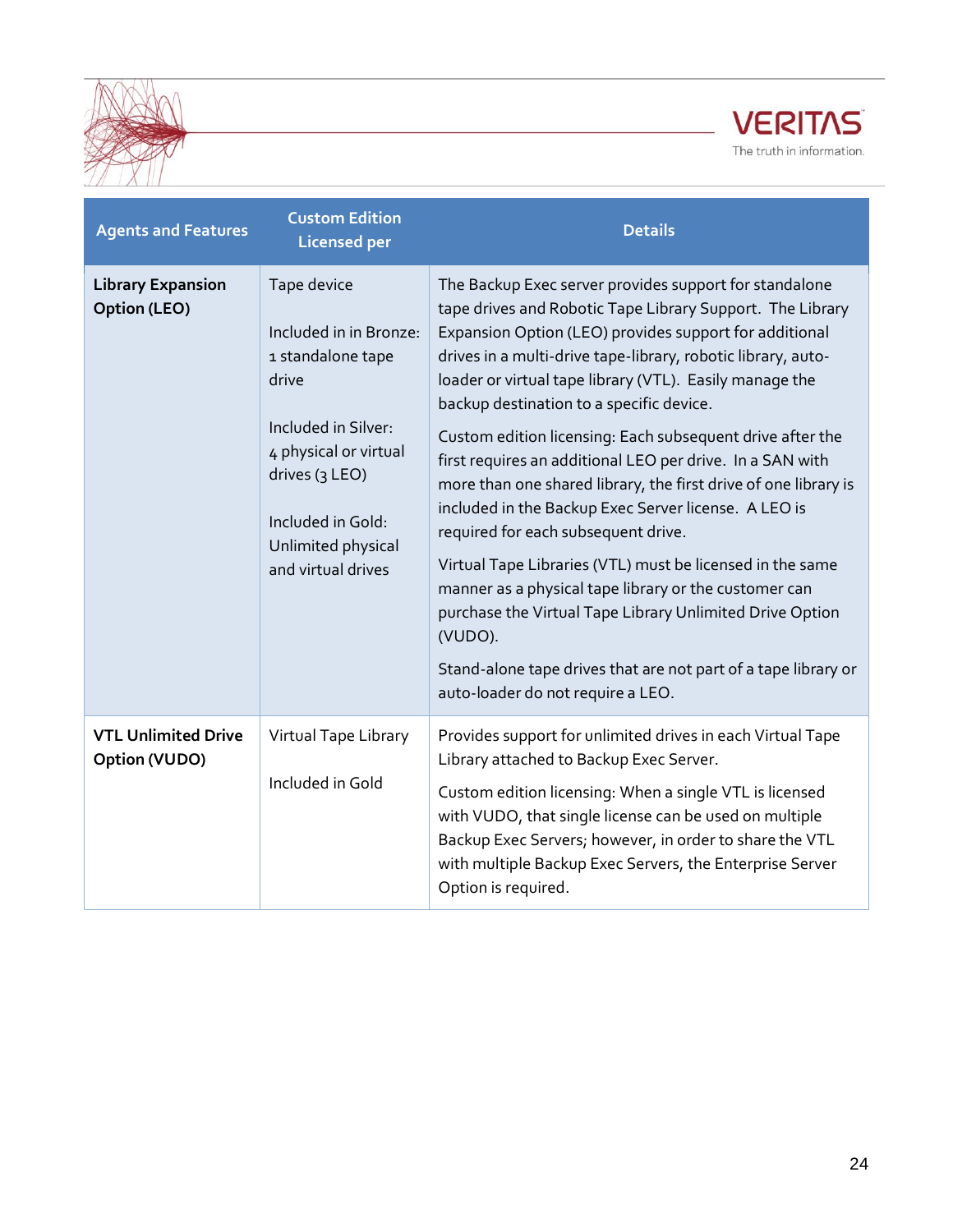![](_page_24_Picture_0.jpeg)

![](_page_24_Picture_1.jpeg)

| <b>Agents and Features</b>                                                                                     | <b>Custom Edition</b><br><b>Licensed per</b>                               | <b>Details</b>                                                                                                                                                                                                                                                                                                                                                                                                                                                                                                                                                                                                                                                                                                                                                                                                                                                                                                                                                                                |
|----------------------------------------------------------------------------------------------------------------|----------------------------------------------------------------------------|-----------------------------------------------------------------------------------------------------------------------------------------------------------------------------------------------------------------------------------------------------------------------------------------------------------------------------------------------------------------------------------------------------------------------------------------------------------------------------------------------------------------------------------------------------------------------------------------------------------------------------------------------------------------------------------------------------------------------------------------------------------------------------------------------------------------------------------------------------------------------------------------------------------------------------------------------------------------------------------------------|
| <b>Agent for</b><br><b>Applications and</b><br><b>Databases</b>                                                | Application server/<br>database instance<br>Included in Silver and<br>Gold | Protects and provides recovery for: Microsoft Exchange<br>Server, Active Directory, Microsoft SQL Server, Microsoft<br>SharePoint, Oracle, and Enterprise Vault.<br>The Agent for Applications and Databases is installed on<br>the Backup Exec Server and an Agent for Windows or an<br>Agent for Linux and Unix must be installed on the server<br>that hosts the application or database that is to be backed<br>up.<br>Custom edition licensing: application servers must be<br>licensed individually with one Agent for Applications and<br>Databases per application or per instance of a database<br>application. For example, if there are 3 servers/virtual<br>machines running Exchange and 2 servers/virtual machines<br>running SQL, then 5 licenses of the Agent for Applications<br>and Databases must be purchased. Each license includes 1<br>Agent for Windows or 1 Agent for Linux and Unix that must<br>be installed on the server hosting the application or<br>database. |
| <b>Agent for</b><br><b>Applications and</b><br><b>Databases</b><br><b>Microsoft Exchange</b><br>Server support | Application server/<br>database instance<br>Included in Silver and<br>Gold | Microsoft Exchange Server support<br>Restore individual email, folders, and mailboxes in seconds.<br>Reduce backup times with a "one pass" backup which<br>allows for full recovery of Exchange, individual mailboxes,<br>individual emails.<br>Custom edition licensing: when in a 2-node active/passive<br>cluster server configuration, you need only license the<br>active node. When licensing an Exchange DAG (Database<br>Availability Group) environment, a license for the Exchange<br>Agent will be required for each Exchange server in the DAG,<br>each with the Agent for Windows installed. Exchange<br>servers that function only as a Client Access Server (CAS)<br>are not required to be licensed.                                                                                                                                                                                                                                                                          |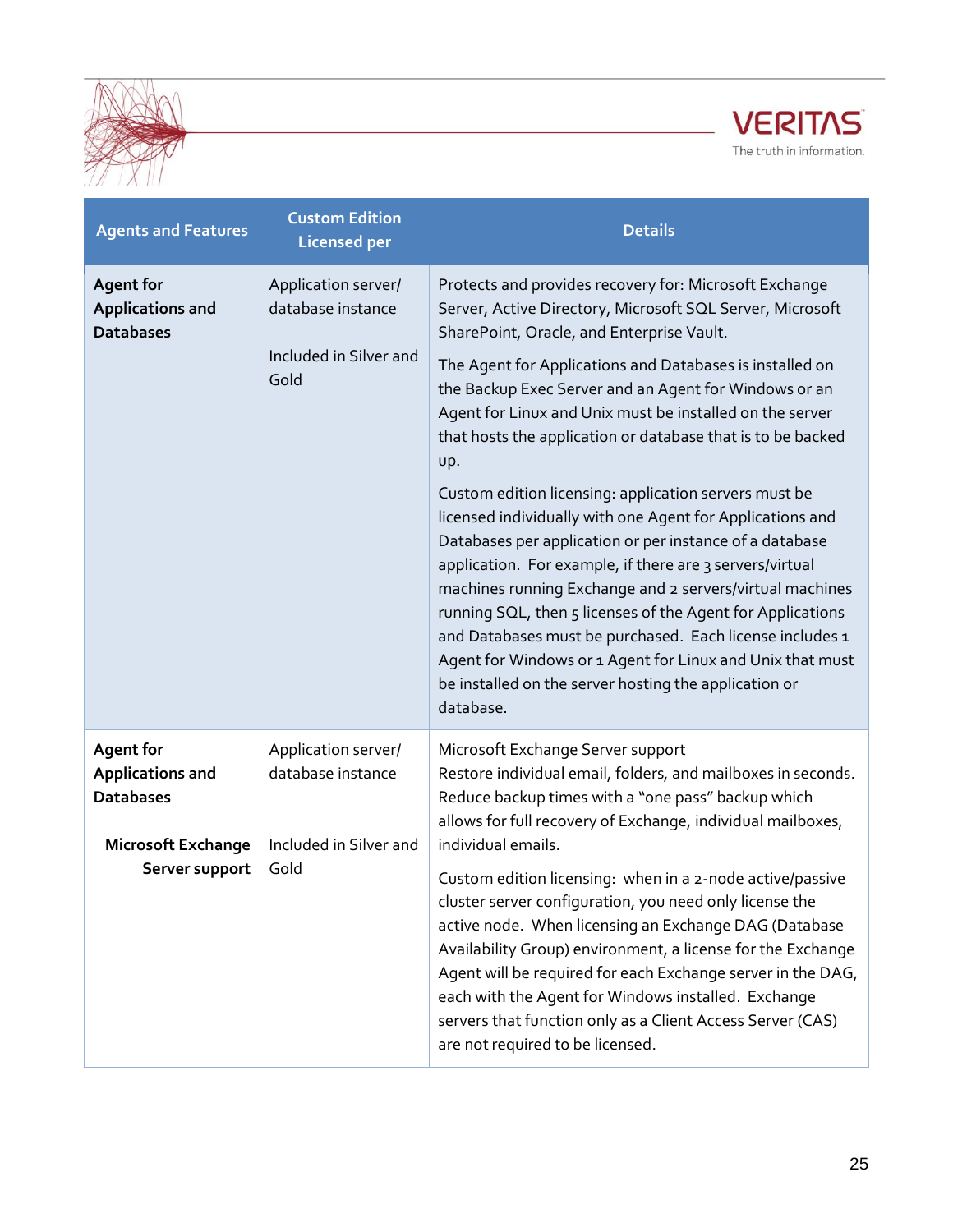![](_page_25_Picture_0.jpeg)

![](_page_25_Picture_1.jpeg)

| <b>Agents and Features</b>                                                                                | <b>Custom Edition</b><br><b>Licensed per</b>                               | <b>Details</b>                                                                                                                                                                                                                                                                                                                                                                                                                                                                                                                                                                             |
|-----------------------------------------------------------------------------------------------------------|----------------------------------------------------------------------------|--------------------------------------------------------------------------------------------------------------------------------------------------------------------------------------------------------------------------------------------------------------------------------------------------------------------------------------------------------------------------------------------------------------------------------------------------------------------------------------------------------------------------------------------------------------------------------------------|
| <b>Agent for</b><br><b>Applications and</b><br><b>Databases</b><br><b>Active Directory</b><br>support     | Application server/<br>database instance<br>Included in Silver and<br>Gold | Active Directory support<br>Restores individual Active Directory objects, user<br>preferences, etc. without rebooting Active Directory<br>Domain Controllers.<br>Custom edition licensing: When in a 2-node active/passive<br>cluster server configuration, you need only license the<br>active node.                                                                                                                                                                                                                                                                                      |
| <b>Agent for</b><br><b>Applications and</b><br><b>Databases</b><br><b>Microsoft SQL Server</b><br>support | Application server/<br>database instance<br>Included in Silver and<br>Gold | Microsoft SQL Server support<br>Quickly restore data from local or remote backup<br>destinations. Recover up-to-the-minute data changes.<br>Single pass backup allows for full instance, individual<br>database and file group recovery.<br>Custom edition licensing: When in a 2-node active/passive<br>cluster server configuration, you need only license the<br>active node. A separate license for the Agent for<br>Applications and Databases must be purchased for each<br>installation/instance of SQL installed even when multiple<br>installations are running on the same host. |
| <b>Agent for Linux and</b><br>Unix                                                                        | Linux/Unix Server<br>Included in Silver and<br>Gold                        | Provides file and folder data protection and open file<br>protection for supported Linux/Unix distributions. Protects<br>major versions of Linux/Unix. Please refer to the Software<br>Compatibility List for the most recent information.                                                                                                                                                                                                                                                                                                                                                 |
| <b>Agent for Remote</b><br><b>Media for Linux</b><br><b>Servers</b>                                       | Linux Server<br>deployed as a<br>remote media server<br>Included in Gold   | Delivers storage flexibility for Linux servers running in a<br>Backup Exec for Windows Server environment. Directly<br>attach a storage device (tape or disk) to a remote Linux<br>server or deploy in a SAN environment for added flexibility<br>and reduced bandwidth requirements for backup jobs on a<br>remote Linux server. A Windows Backup Exec Server is<br>required for job configuration and management.                                                                                                                                                                        |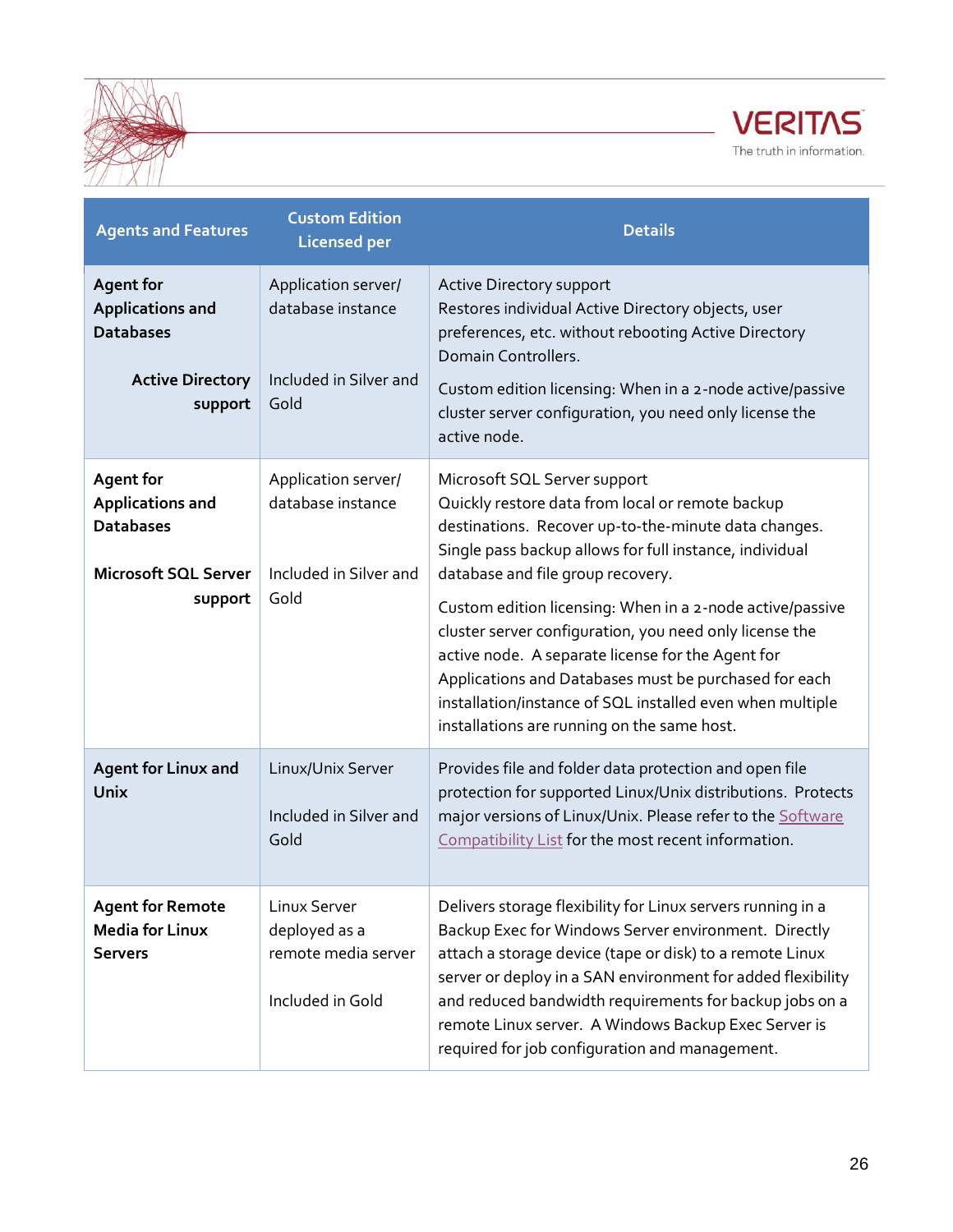![](_page_26_Picture_0.jpeg)

![](_page_26_Picture_1.jpeg)

| <b>Agents and Features</b>                                                                            | <b>Custom Edition</b><br><b>Licensed per</b>                               | <b>Details</b>                                                                                                                                                                                                                                                                                                                                                                                                                                                                                                                   |
|-------------------------------------------------------------------------------------------------------|----------------------------------------------------------------------------|----------------------------------------------------------------------------------------------------------------------------------------------------------------------------------------------------------------------------------------------------------------------------------------------------------------------------------------------------------------------------------------------------------------------------------------------------------------------------------------------------------------------------------|
| <b>Agent for</b><br><b>Applications and</b><br><b>Databases</b>                                       | Application server/<br>database instance                                   | Microsoft SharePoint support<br>Granular recovery of individual SharePoint objects and<br>documents in seconds. Flexible support for SharePoint<br>Server and SharePoint Services.                                                                                                                                                                                                                                                                                                                                               |
| <b>Microsoft SharePoint</b><br>support                                                                | ncluded in Silver and<br>Gold                                              | Custom edition licensing: For a Farm environment, 1 Agent<br>is needed to protect the content database. Each additional<br>member of the SharePoint Farm (i.e. Web Servers, Indexing<br>Servers, Query Servers, SQL Servers, etc.) will each require<br>a separately-licensed Agent for Windows.<br>When in a 2-node active/passive cluster server<br>configuration, you need only license the active node.<br>In a SharePoint Farm, when the SQL server also hosts<br>non-SharePoint data, a separate license for the Agent for |
|                                                                                                       |                                                                            | Applications and Databases must be purchased to protect<br>the non-SharePoint database data.                                                                                                                                                                                                                                                                                                                                                                                                                                     |
| <b>Agent for</b><br><b>Applications and</b><br><b>Databases</b><br>Oracle support                     | Application server/<br>database instance<br>Included in Silver and<br>Gold | Oracle Support<br>Integrates with Oracle RMAN technology for backup and<br>recovery operations. Simple point and click choices in the<br>backup job automatically generates RMAN scripts. Multi-<br>stream support for increased performance. Supports both<br>Windows and Linux platforms.                                                                                                                                                                                                                                      |
| <b>Agent for</b><br><b>Applications and</b><br><b>Databases</b><br><b>Enterprise Vault</b><br>support | Application server/<br>database instance<br>Included in Silver and<br>Gold | <b>Enterprise Vault Support</b><br>Data protection for Enterprise Vault archives. Recover<br>individual partition files and indexes in seconds. Integrated<br>backup, recovery and archive solution for the Enterprise<br>Vault application.<br>This agent cannot be used to perform any type of email<br>recovery. It is just to protect the Enterprise Server<br>environment (server configuration, vault and database).                                                                                                       |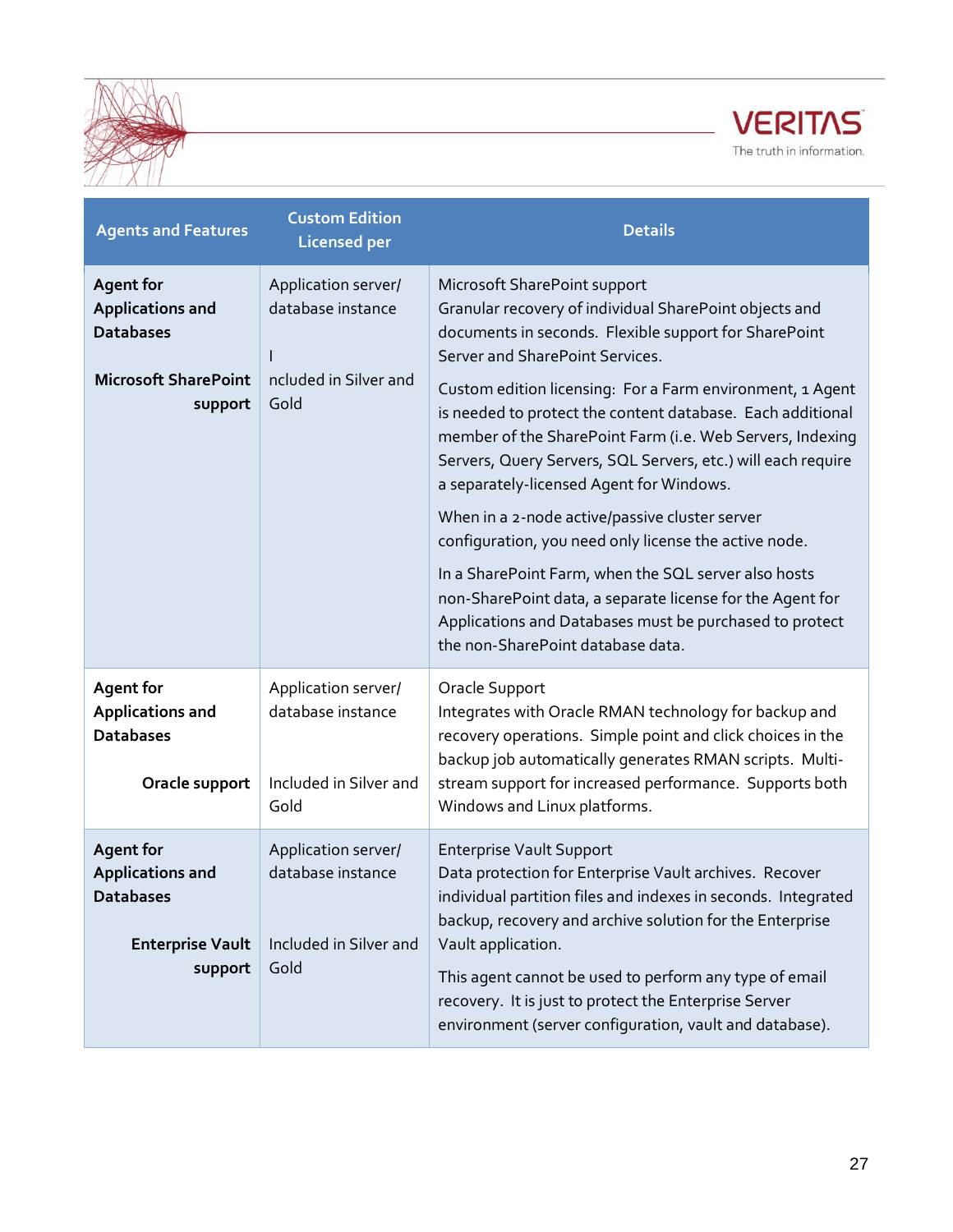![](_page_27_Picture_0.jpeg)

![](_page_27_Picture_1.jpeg)

| <b>Agents and Features</b>                                                                          | <b>Custom Edition</b><br><b>Licensed per</b>                            | <b>Details</b>                                                                                                                                                                                                                                                                                                                                                                                                                                                                                                                                                                                                                                                                                                                                                                                                                                                                                                                                                                                                                                                                                                                                                                                                                                                                                                                                                                                                                                                                                                                                                                                      |
|-----------------------------------------------------------------------------------------------------|-------------------------------------------------------------------------|-----------------------------------------------------------------------------------------------------------------------------------------------------------------------------------------------------------------------------------------------------------------------------------------------------------------------------------------------------------------------------------------------------------------------------------------------------------------------------------------------------------------------------------------------------------------------------------------------------------------------------------------------------------------------------------------------------------------------------------------------------------------------------------------------------------------------------------------------------------------------------------------------------------------------------------------------------------------------------------------------------------------------------------------------------------------------------------------------------------------------------------------------------------------------------------------------------------------------------------------------------------------------------------------------------------------------------------------------------------------------------------------------------------------------------------------------------------------------------------------------------------------------------------------------------------------------------------------------------|
| <b>Enterprise Server</b><br>Option<br>Central<br><b>Administration and</b><br><b>Shared Storage</b> | Managed Backup<br><b>Exec Server</b><br>Environment<br>Included in Gold | Enterprise Server Option includes centralized management<br>of multiple Backup Exec servers, the ability to share a<br>backup destination between Backup Exec servers and<br>advanced disk based configuration options for backups.<br>Centralized management provides a single console for<br>managing backup and recovery operations across multiple<br>Backup Exec servers, including storage device control, load<br>balancing, centralization/duplication of backup data, and<br>offsite disaster recovery. Storage devices can be shared so<br>that multiple Backup Exec servers can access shared disk<br>space that can do deduplication or a shared tape library.<br>The console displays alerts for all managed Backup Exec<br>servers and provides environment-wide reporting.<br>If 20 or more Backup Exec Servers are being centrally<br>managed, the Backup Exec Database (BEDB) should be<br>running in a full version of Microsoft SQL Server.<br>Backup data travels from the client/source to the Backup<br>Exec server then to the storage/destination even when the<br>data and the storage are on the same Storage Area<br>Network (SAN). The server to be protected can have<br>Backup Exec server installed so that the backup data can be<br>written directly to storage. Such a server could be centrally<br>managed and be writing the data to shared or cloud storage<br>where it can be deduplicated and/or copied to another<br>location. Deduplication can also be configured to write<br>backup data directly from the client to SAN-based<br>deduplication storage. |